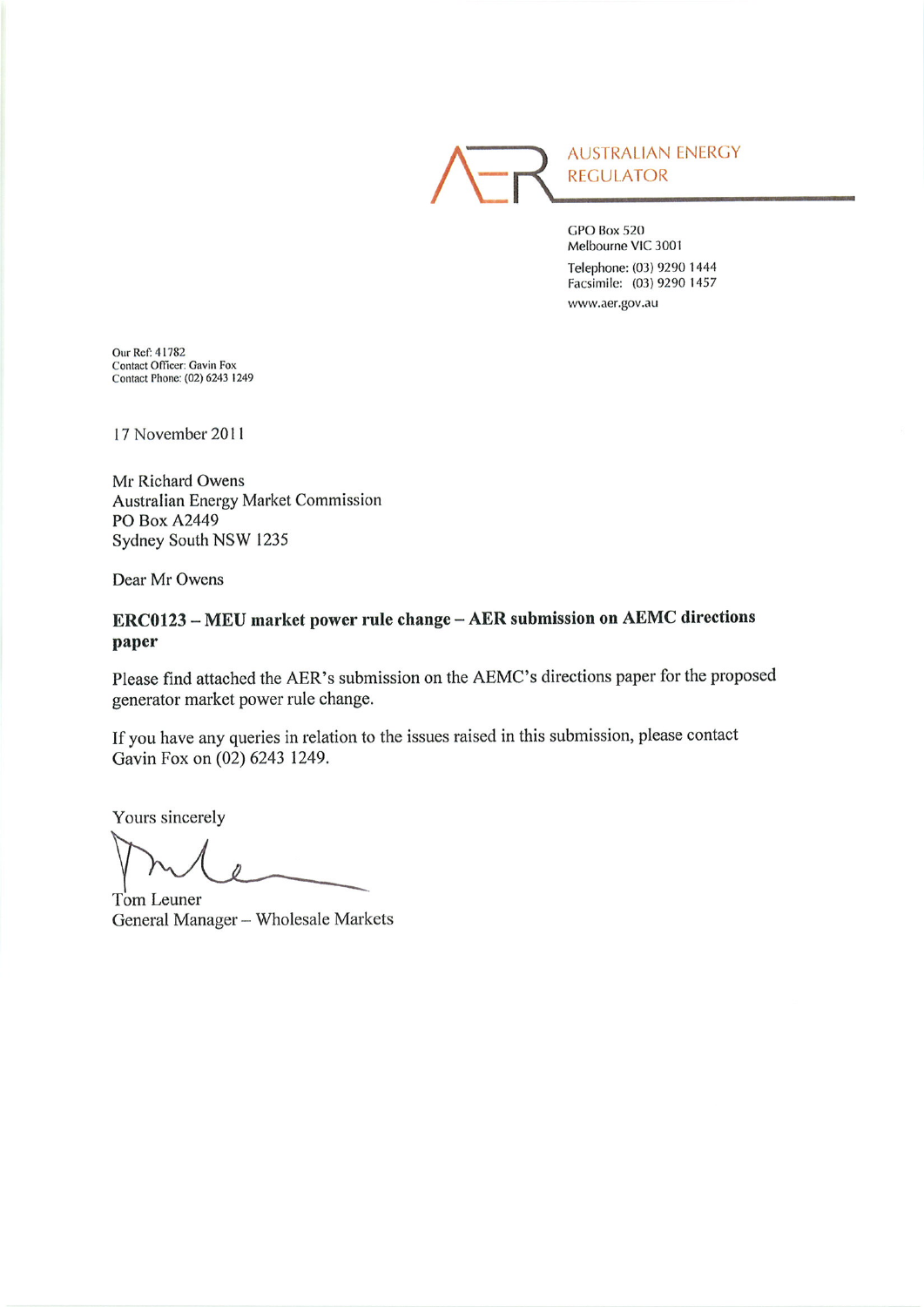

**MEU market power rule change – Potential generator market power in the NEM** 

**AER submission on AEMC directions paper** 

**17 November 2011**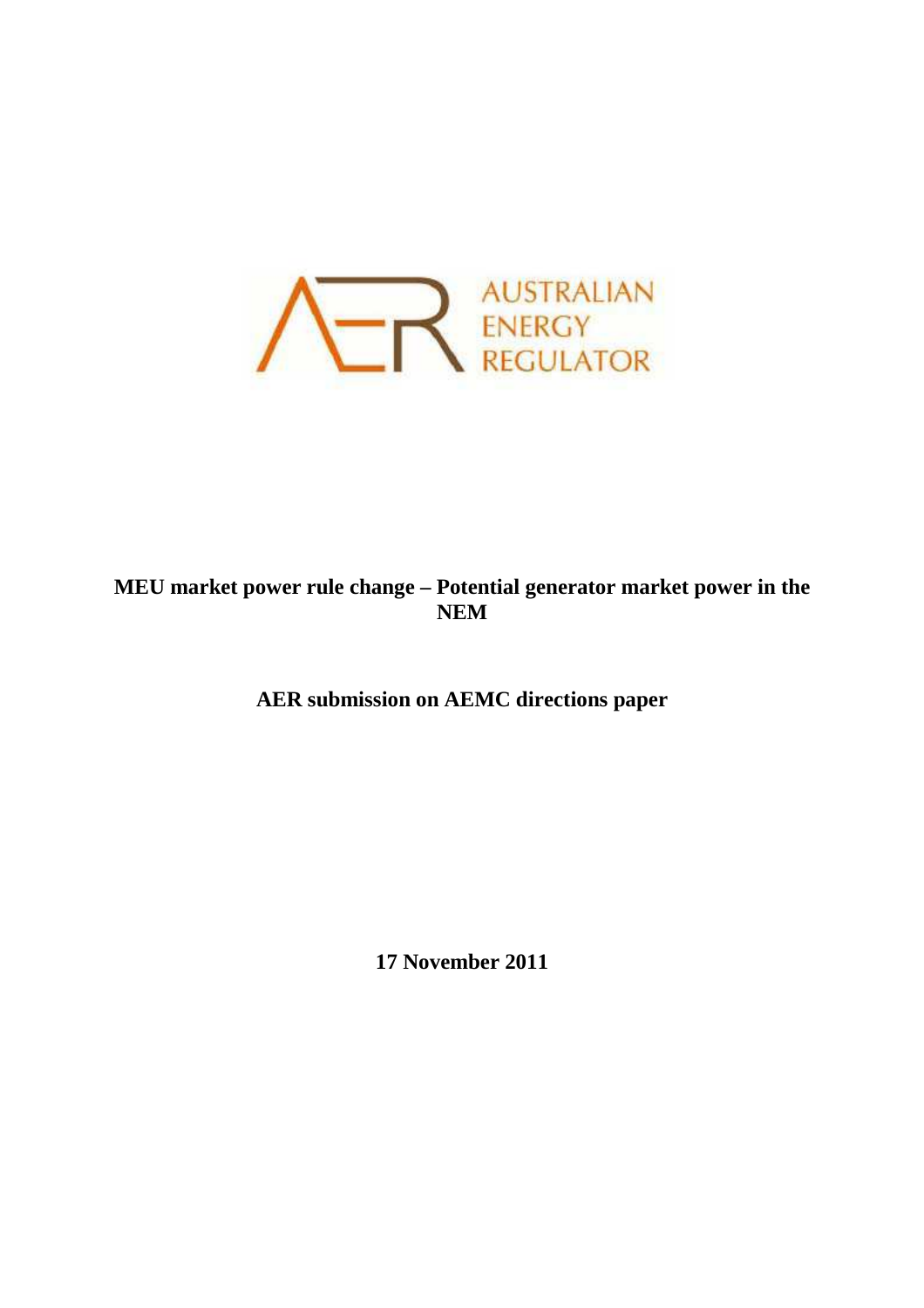# **1. Introduction**

The Australian Energy Regulator (AER) welcomes the opportunity to comment on the directions paper for the AEMC's review of the Major Energy Users (MEU) Potential Generator Market Power in the NEM Rule Change Proposal.

Among its roles, the AER monitors the wholesale electricity and gas markets and is responsible for compliance with and enforcement of the National Electricity Rules and National Gas Rules. These roles leave the AER well placed to comment on market power issues in the National Electricity Market (NEM).

At the outset, the AER notes that the issues being considered in this review are inherently complex. Therefore the AEMC is to be commended for the rigorous approach that it is taking in this review. The AER believes that the AEMC's attempt to define substantial market power has added significant direction to the review.

We support the AEMC's approach of seeking perspectives from a number of experts in conducting this review. We believe that the peer review of NERA's report by Professors Joshua Gans and Stephen King has added significant value, particularly on the issue of strategic barriers to entry. We encourage the AEMC to continue to seek a number of perspectives as the review progresses.

We are also pleased that there appears to be a general recognition that the Competition and Consumer Act (particularly s 46) and the good faith clause of the National Electricity Rules, although covering issues that are related to market power, do not in and of themselves explicitly deal with the exercise of market power for financial gain and the inefficiencies this can produce. Section 46 deals with the exercise of market for an exclusionary purpose (i.e. a purpose of deterring a competitor), it does not prohibit market power pricing. The good faith clause of the National Electricity Rules (clause 3.8.22A) is about improving the timeliness of information and the accuracy of forecasts. It does not address market power pricing.

However, the AER does have some concerns with some elements of the approach being adopted by the AEMC. The AER is concerned that the AEMC, by focussing on the definition of substantial market power via analysis of market price Vs long run marginal cost (LRMC), could be overlooking potential analysis of how market power should be defined with respect to individual generators. The submission also highlights a number of practical difficulties associated with the AEMC's LRMC Vs price test. These difficulties are such that the AER would caution against using a single 'bright line test' to the definition of substantial market power.

The remainder of the submission is structured as follows. The next section provides some background on the AER's views on market power issues in the NEM. Section 3 provides general comment on the AEMC's directions paper, while section 4 outlines some challenges for the AEMC in defining substantial market power. Part 5 outlines broad market outcomes in the NEM to make some high level preliminary observations on the AEMC's definition of substantial market power and its proposed test.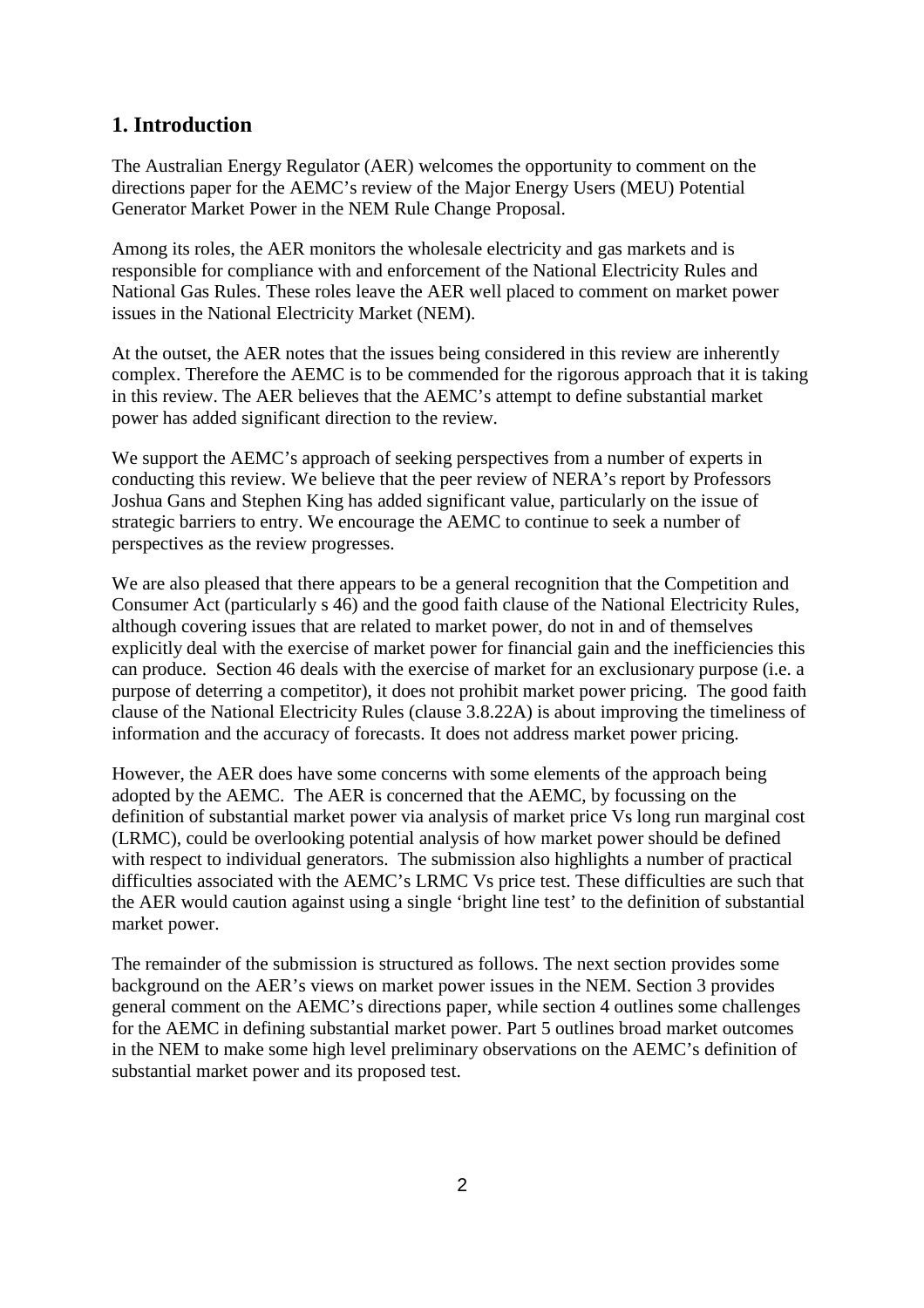# **2. Background**

The AER has been concerned about market power in the NEM for some time and made public statements to this effect in *State of the Energy Market* reports and in reports analysing causes of prices of over \$5,000/MWh in the market.

However, the AER has always accepted that in energy only markets short periods of high prices are necessary to signal the need for investment. The AER is not concerned with high prices which are consistent with underlying supply and demand conditions and recognises that these are necessary to sustain a functioning market.

Concerns arise when high average prices are driven not by the dispatch of higher cost plant in response to a tight supply–demand balance, but rather prices reflect economic withholding by generators. Economic withholding refers to circumstances where a significant amount of capacity (particularly baseload and mid-merit plant) which is normally priced at low prices, is bid or rebid at or near the price cap.

Such behaviour can have significant impacts on consumers. As we have noted in our *State of Energy Market Report*, if prices approach the market cap of \$12 500/MWh for just three hours in a year, then the average annual spot price may rise by almost 10 per cent.

In light of these concerns, during 2010 the AER undertook further analysis on the issue, including engaging IES, Darryl Biggar and SFS Economics to report on different aspects of market power. IES attempted to quantify the inefficiencies created by higher-cost plant being dispatched in place of lower-cost plant, when that lower cost plant economically withholds capacity. Darryl Biggar's work provided a detailed analysis of actual events in the market to aid in understanding how market power is expressed in the spot market. SFS Economics looked at barriers to entry in the South Australian region.

While the consultants' work does not necessarily reflect the views of the AER, the work demonstrated that there is an issue that requires further investigation. The AER therefore supports the first principles approach that the AEMC is conducting to investigate the scope and extent of the market power issue in the NEM.

# **3. General comments on AEMC directions paper**

The AEMC's framework for assessing the MEU's Rule change proposal involves a three step process.

The first step involves clearly defining the problem that the Rule change proposal is designed to address. The AEMC notes that there was considerable disagreement between stakeholders in relation to the appropriate approach to defining market power. Accordingly, the primary purpose of the directions paper is to define 'substantial market power' in the context of the NEM and to define the 'exercise' of substantial market power. The directions paper notes that only the exercise of substantial market power potentially justifies regulatory intervention in the NEM.

The second step involves assessing whether there is evidence of substantial market power, as defined by the AEMC in step one. This assessment will also consider whether the exercise of substantial market power is likely to persist in future.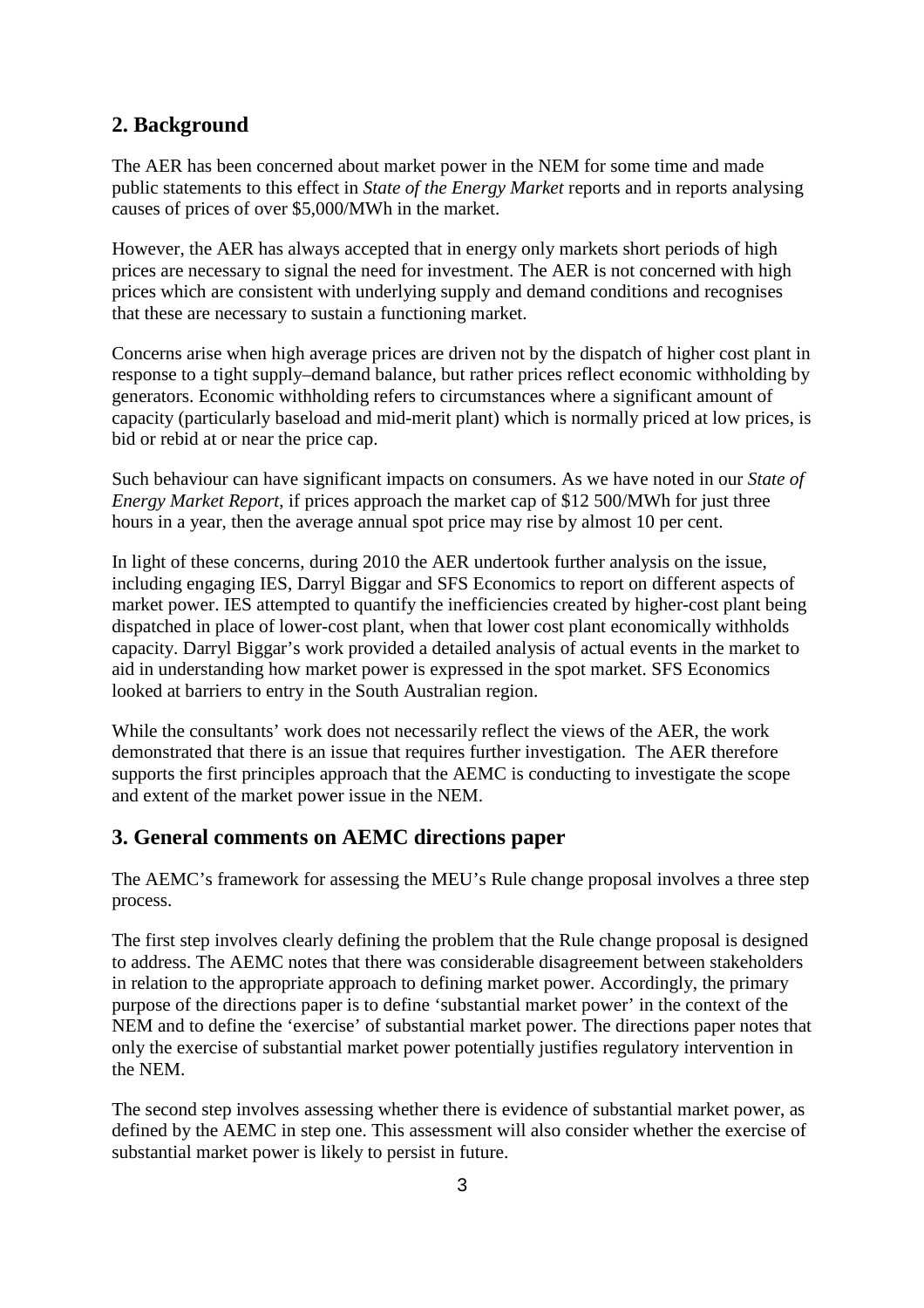If this assessment demonstrates evidence of a problem, the third step is to assess solutions to this problem. The AEMC notes that a Rule change will only be implemented where the potential benefits of removing or constraining the exercise of substantial market power outweigh the detrimental impacts associated with the implementation of any Rule change.

The directions paper largely focuses on the first stage of this process—defining the problem that the rule change proposal is seeking to address.

The issues raised in this review are inherently complex, so the AER supports the staged process being adopted by the AEMC in this review. However, the AER has some concerns that the AEMC, by focusing on "substantial market power" and a price Vs LRMC test at an early stage in the process, could be by-passing a more complete analysis of what market power is in the context of individual generators—the ability to influence price in a way that is not reflective of costs. The exercise of market power by individual generators is harmful and has clear efficiency effects. The debate over the size of that harm and whether it is concerning, and whether possible solutions cause more harm in themselves than the problem, is at risk of being by-passed by focussing solely on a price Vs LRMC test.

Further to the above point, manipulation of prices, be it to lower or raise prices, be it in the shorter-term or medium-term, and be it in energy, contract, retail or frequency control ancillary service markets, may raise strategic barriers to entry and competition concerns in retail and generation markets. For example, bidding by players with market power so that there are sudden and unexpected prices changes, has the potential to prevent and discourage competition, with resulting longer-term effects. In its weekly reporting<sup>1</sup> and its submission to the Tasmanian Electricity Supply Industry Expert Panel's Issues Paper,<sup>2</sup> the AER has highlighted examples of such strategic manipulation in South Australia and Tasmania. The examples highlight how sudden drops in price to near the price floor close to dispatch, driven by rebidding by generators with market power, may have the effect of damaging competition and the longer-term retail and generation price outcomes, whilst at the same time making it appear that yearly average spot prices are relatively benign. The AER therefore considers that analysis of short-term market manipulation by individual firms can greatly assist understanding of longer-term competition and price effects.

## **4. Definition of substantial market power**

The AEMC defines substantial market power as "the ability of a generator to increase annual average prices to a level that exceeds long run marginal cost", and sustain prices at that level due to the presence of significant barriers to entry."

The AER believes that there are a number of challenges associated with this approach of comparing prices with LRMC.

<sup>1</sup> http://www.aer.gov.au/content/index.phtml?itemId=658727

See for example weekly reports that cover the following days: 10 September 2010, 3, 4 and 6 October 2010, 23 February 2011, 7 March 2011 and 17 June 2011

 $^{2}$  http://www.electricity.tas.gov.au/issues paper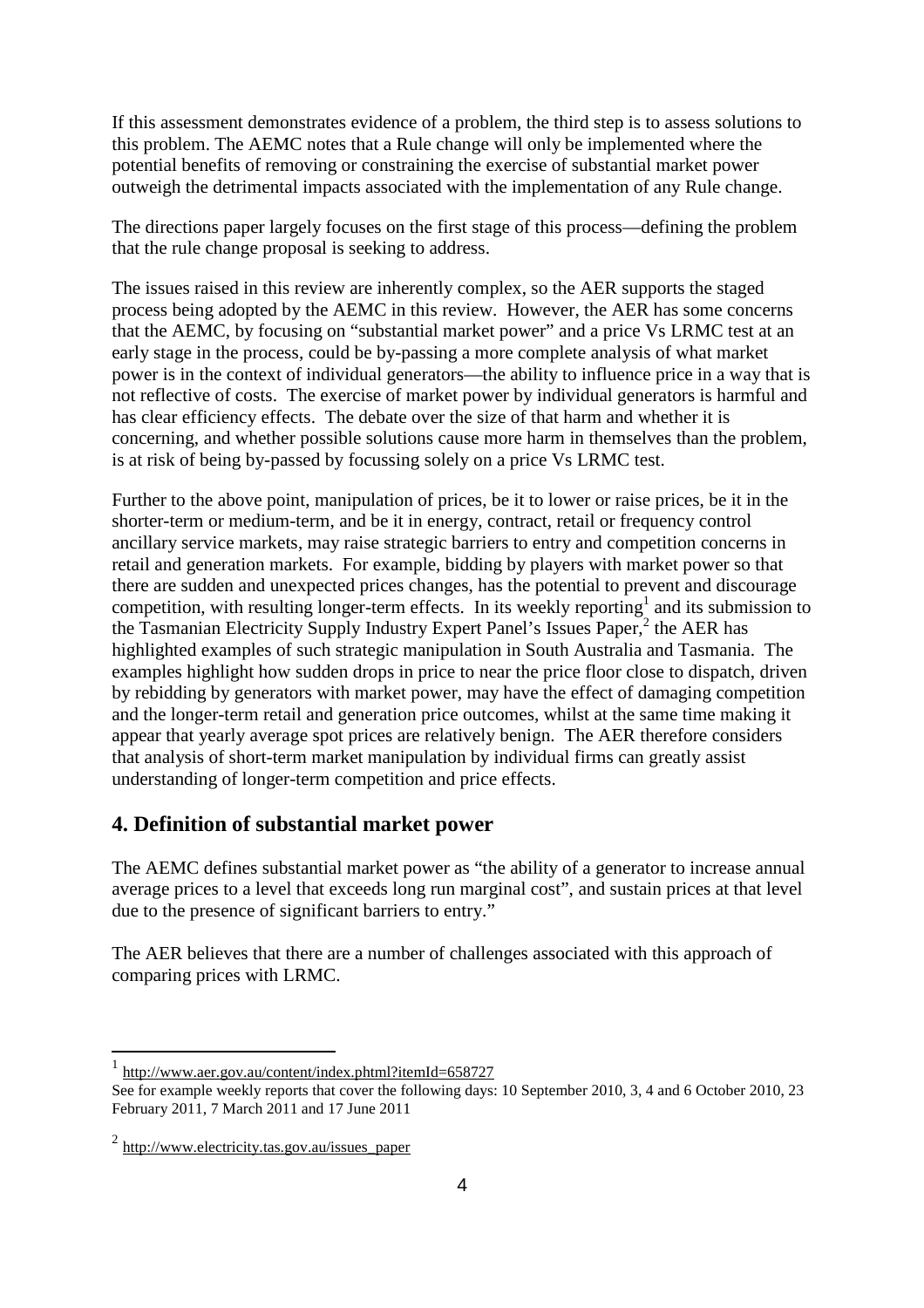First, looking at prices, it needs to be specified which price is relevant (time-weighted or volume-weighted). This choice could potentially make a significant difference. The use of volume-weighted pricing would appear to be appropriate, as it would provide more weight to the periods that customers care more about and, likewise, the periods that most generators (other than pure base-loaders) care about.

There will also be significant challenges for the AEMC in defining LRMC. The directions paper refers to the LRMC of adding capacity to meet a specified increment in demand. This raises the question of what incremental change in demand is being referred to, be it a change in energy or a change in peak demand or some mixture of the two? Which generators would be treated as meeting that incremental change will obviously be of critical importance, as the LRMC of baseload is very different to that of peaking plants.

There will also potentially be significant debate around the measurement of LRMC. Previous attempts at measuring LRMC have considered factors such as:

- capital costs—including the costs of plant supply and installation; indirect costs such as owner's engineering, start-ups and insurance costs; and financial costs such as due diligence and legal expenses.
- variable costs—including plant operations and maintenance costs; fuel costs and fuel transport costs.
- financial assumptions—including debt and equity (gearing) structure; tax; dividend imputation and inflation.<sup>3</sup>

Clearly, there is considerable conjecture around measuring many of these factors. As French J noted in *AGL v ACCC*, there is "a good deal of room for debate about how to determine LRMC."<sup>4</sup> Indeed, previous attempts to measure LRMC have often come up with a range of forecasts of LRMC.<sup>5</sup>

Finally, one of the threshold issues for the AEMC to consider is whether a single bright-line test will be sufficiently robust to appropriately capture instances of the exercise of substantial market power. NERA notes that there are a number of other measures of substantial market power that are beyond the scope of its report, such as the Lerner Index and the Pivotal Supply Index.<sup>6</sup> These measures focus more on the structure of the market. Market structure is of critical importance because it dictates the potential for market power to be exercised. The AER encourages the AEMC to consider whether these alternative measures should also be used to complement the LRMC Vs price test as a measure of substantial market power.

<sup>3</sup> See for example the discussion in IES (2004*) The Long Run Marginal Cost of Electricity Generation in New South Wales – A Report to the Independent Pricing and Regulatory Tribunal*, February 2004 <sup>4</sup> *Australian Gas Light Company v ACCC (No 3)* [2003] FCA 1525, at 491

<sup>&</sup>lt;sup>5</sup> See for example IES (2004) The Long Run Marginal Cost of Electricity Generation in New South Wales – A *Report to the Independent Pricing and Regulatory Tribunal*, February 2004

<sup>6</sup> NERA (2011) *Potential generator market power in the NEM – A report for the AEMC*, June 2011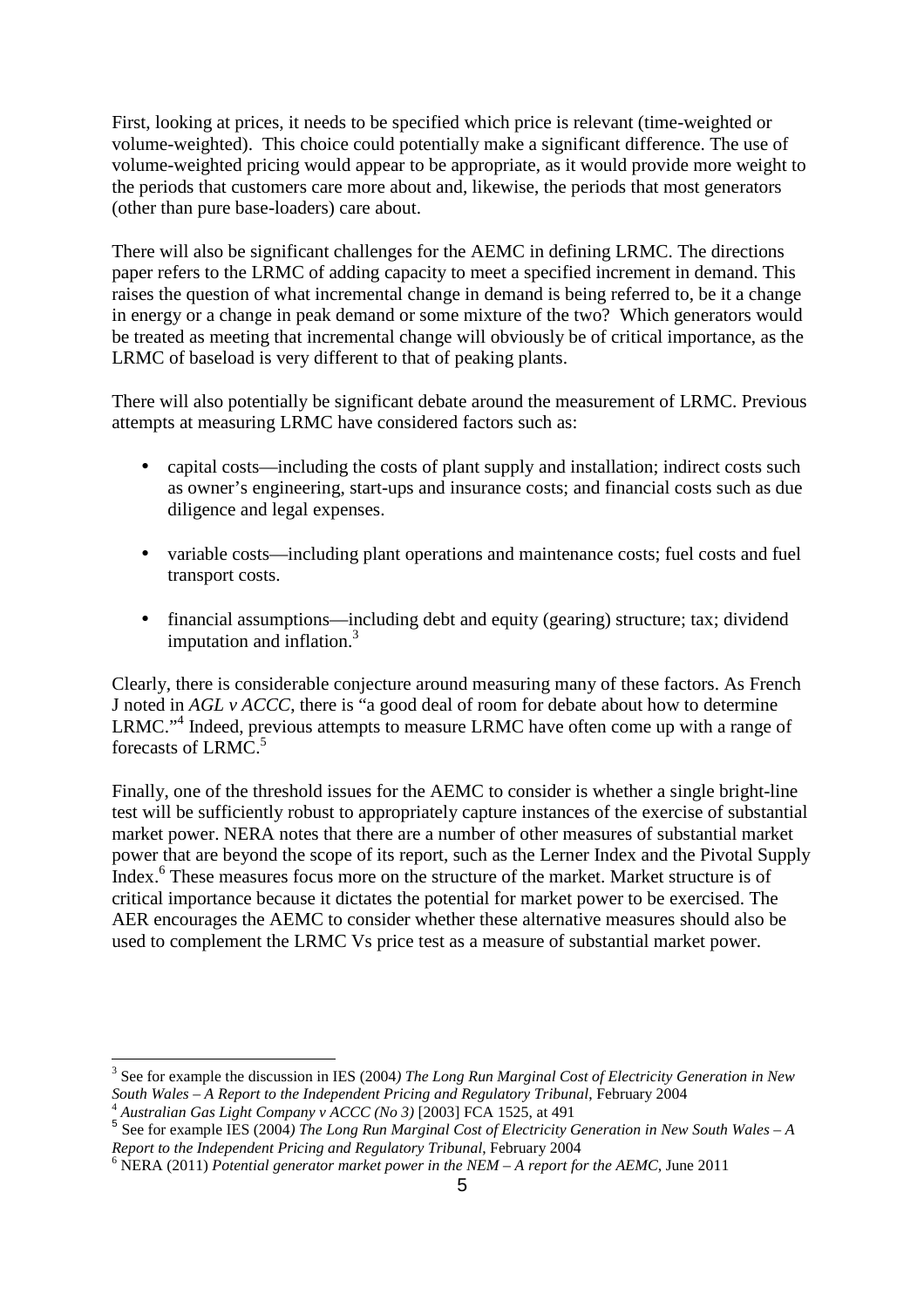## **5. Evidence of the exercise or likely exercise of market power**

In the directions paper, the AEMC sought submissions on whether there is evidence of the exercise or likely exercise of substantial market power, as defined in the directions paper.

As highlighted above, there are a number of elements of the definition of substantial market power that either need to be clarified or are yet to be developed. Therefore, it is difficult at this stage for the AER to provide any definitive views on whether outcomes in the market provide evidence of substantial market power, as defined by the AEMC.

However, some preliminary observations can be made. Table 1 outlines volume weighted average prices in the NEM since market commencement. It is important to note that these are yearly averages. The AER emphasises that use of yearly averages smoothes out shorter-term

|             | QLD | <b>NSW</b> | <b>VIC</b> | <b>SA</b> | <b>TAS</b> |
|-------------|-----|------------|------------|-----------|------------|
| 2010-11     | 34  | 43         | 29         | 42        | 31         |
| 2009-10     | 37  | 52         | 42         | 82        | 30         |
| 2008-09     | 36  | 43         | 49         | 69        | 62         |
| 2007-08     | 58  | 44         | 51         | 101       | 57         |
| 2006-07     | 57  | 67         | 61         | 59        | 51         |
| 2005-06     | 31  | 43         | 36         | 44        | 59         |
| $2004 - 05$ | 31  | 46         | 29         | 39        |            |
| $2003 - 04$ | 31  | 37         | 27         | 39        |            |
| $2002 - 03$ | 41  | 37         | 30         | 33        |            |
| $2001 - 02$ | 38  | 38         | 33         | 34        |            |
| $2000 - 01$ | 45  | 41         | 49         | 67        |            |
| 1999-2000   | 49  | 30         | 28         | 69        |            |
| 1998-99*    | 60  | 25         | 27         | 54        |            |

**Table 1 - Annual volume weighted average prices (\$/MWh)** 

\* 6 months

price effects. For example, shorter term effects which may have significant adverse consequences, such as quarterly prices of over \$250/MWh, may be missed. Also, the effects on competition, barriers to entry and efficiency driven by strategic manipulations of individual and shorter-term prices may be overlooked. This is particularly the case when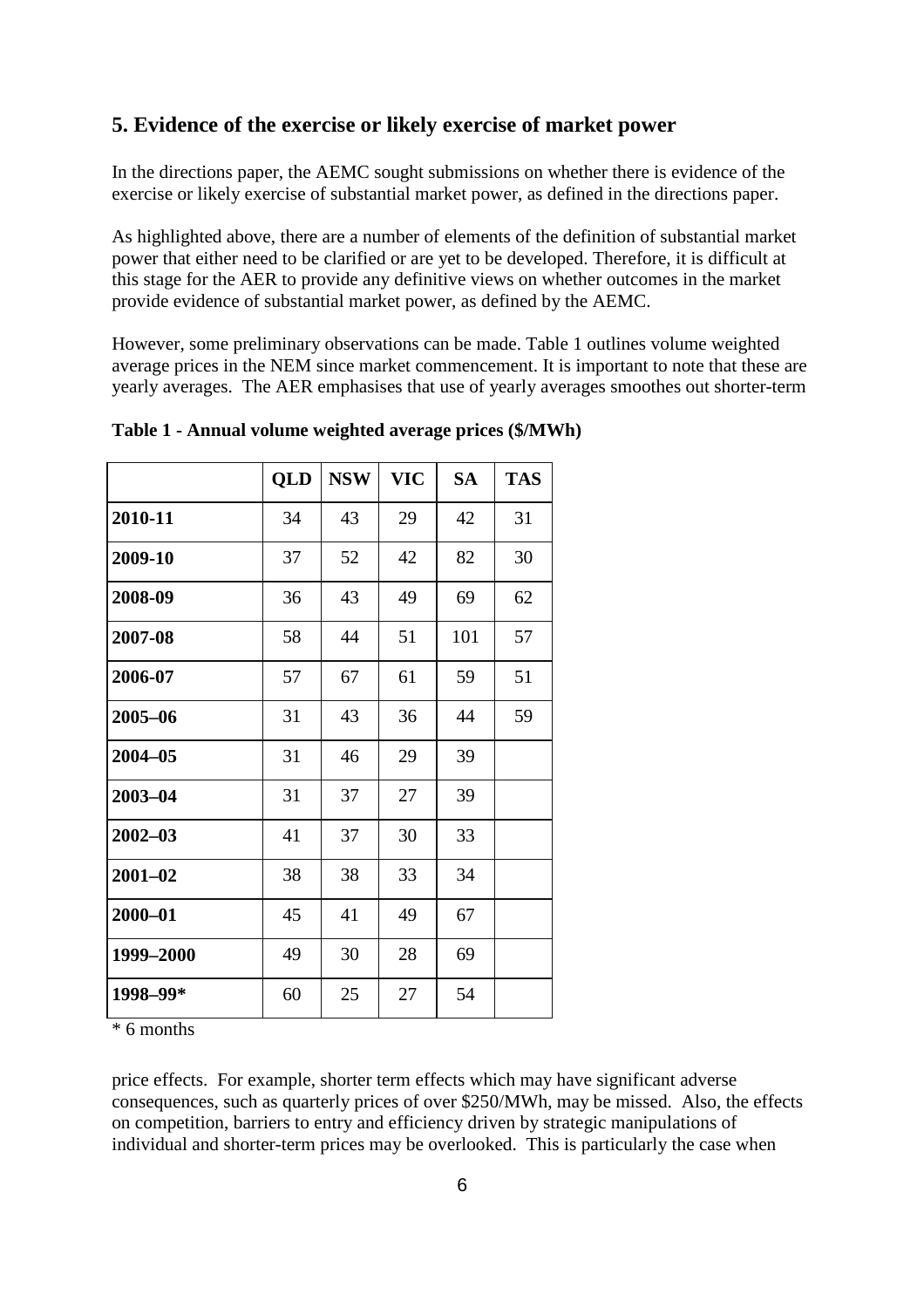prices are driven very low (i.e. prices are negative) for certain periods during the year, an issue discussed earlier in this submission. In addition, changes in average prices driven by changes in the demand-supply balance are clearly evident in the table below (for example, the higher prices during the periods when generators where affected by the drought). As has been stated previously, the AER is not concerned about high average prices which reflect changes in the demand-supply balance, rather than economic withholding of capacity by generators.

The table indicates that South Australia had three years of high prices from 2007/08 to 2009/10. Prices in South Australia in 2007/08 averaged \$101/MWh, in 2008/09 were \$69/MWh and in 2009/10 were \$82/MWh. The 2007/08 South Australian price was the highest since NEM commencement, the 2009/10 price was the second highest since NEM commencement, and the 2008/09 price was the third highest since NEM commencement. While there are significant challenges for the AEMC in defining LRMC (as highlighted above), it is difficult to see how such price outcomes could be less than a market LRMC.

The price outcomes in South Australia also emphasise the point made in the previous section about the potential problems of relying on a single price Vs LRMC test. Average prices in South Australia in 2010/11 were \$42/MWh—a significant fall from price outcomes in the previous three years. However, these prices likely reflect more benign market conditions, growth in wind power and possibly changes in contract positions, rather than any significant change in the underlying market structure. In South Australia, there clearly remains the *potential* for market power to be exercised again in future due to the market structure. This poses the question of whether a single price Vs LRMC test will be sufficiently robust to appropriately analyse the potential for substantial market power concerns going forward.

# **6. Attached consultancy report by Darryl Biggar**

Further to the consultancy report from Darryl Biggar that the AER attached to its earlier submission, the AER has attached a further report from Darryl Biggar to this submission. The views in the consultancy report are not necessarily those of the AER, however, the AER considers that the consultancy report will assist the AEMC and the AEMC's consultants in taking the next steps in considering the rule change proposal.

In particular, Darryl Biggar's work provides useful debate and analysis on the economic theory underpinning the price Vs LRMC test. The AER believes that, even if the AEMC does not adopt the suggested approaches in Darryl Biggar's report, it should be clear about areas where strict economic theory may not support the approach and simplifications or assumptions are being made.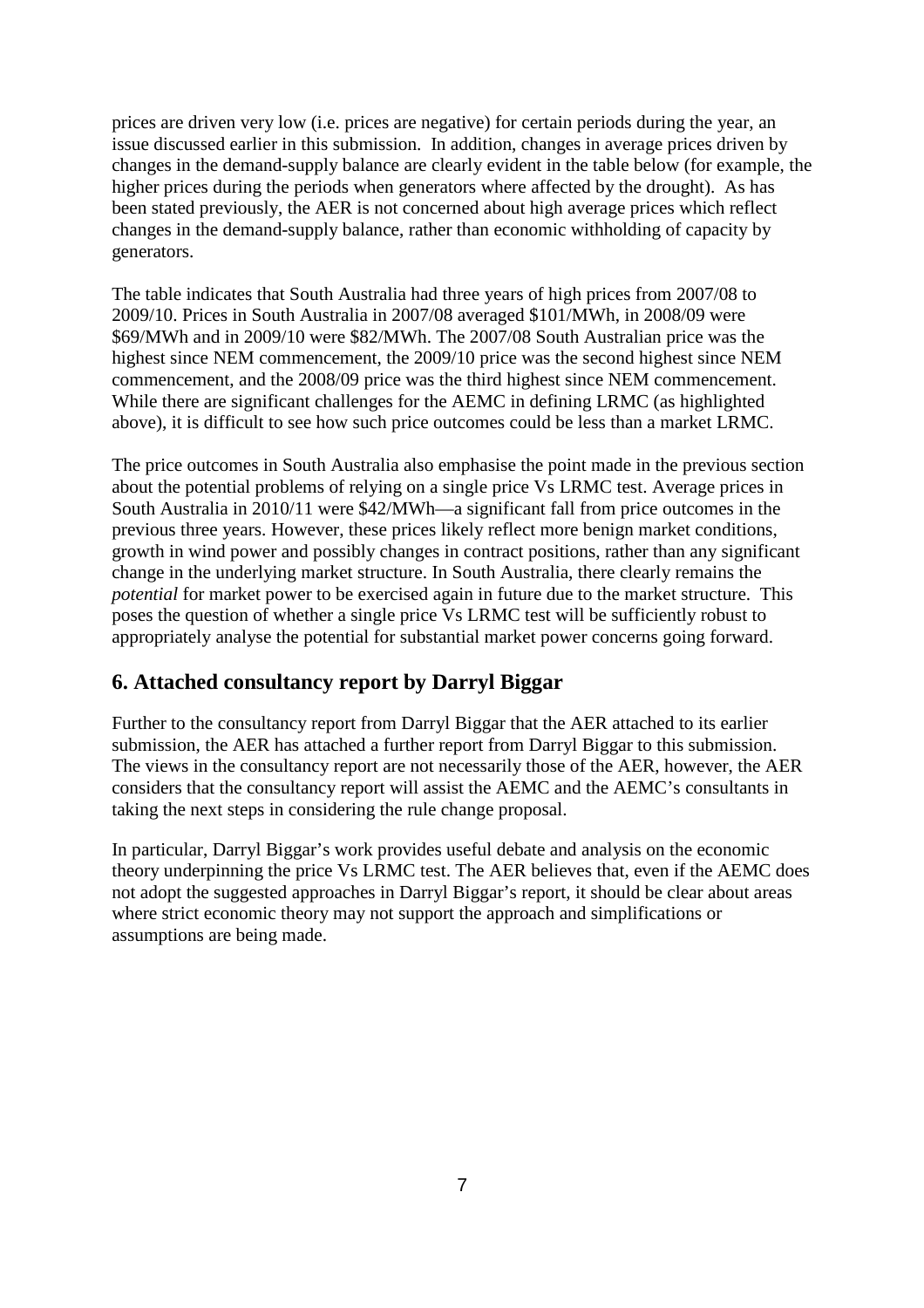## **NATIONAL ELECTRICITY AMENDMENT (POTENTIAL GENERATOR MARKET POWER IN THE NEM) RULE 2011**

## **COMMENTS ON THE AEMC'S DIRECTIONS PAPER**

Darryl Biggar

8 November 2011

### **Introduction**

1

On 22 September 2011 the AEMC published a Directions Paper<sup>1</sup> setting out their initial thinking on a Rule change proposal submitted by the Major Energy Users (MEU). That Rule change proposal is intended to control some aspects of the exercise of market power in the NEM. A major element of the Directions Paper is a proposed definition of the terms 'substantial market power' and 'the exercise of substantial market power'.

The Directions Paper reflects the result of a substantial amount of work by the AEMC. It is a useful step forward. However, I have identified several issues which I hope can be addressed before moving to the next stage of the analysis. Specifically these issues can be summarised as follows:

- (a) The Directions Paper proposes a test for substantial market power based on a comparison of annual average wholesale prices and long-run marginal cost (LRMC). However, in a wholesale electricity market there is no single LRMC – rather, there is (at least) a different LRMC for each generation technology. This problem of multiple LRMCs is not considered in detail in the Directions Paper.
- (b) Given the problem of multiple LRMCs there are two ways to proceed we could either choose one LRMC against which to compare annual average prices, or we could compare the entire price-duration curve against a benchmark. The former approach risks overlooking the exercise of market power which affects subsets of customers. The latter approach would require substantial amounts of information. I recommend that the AEMC reconsider its approach to the definition of market power – focussing on relatively easily identifiable actions such as the economic withholding of capacity.
- (c) The Directions Paper seems to mix the notion of the short-run marginal cost (SRMC) curve and a particular point on that curve (which is referred to by some authors as the variable cost). As a consequence, the Paper says that generators must be able to charge above SRMC in order to cover their fixed costs. Economic theory shows that a pricetaking firm (in any sector) will always produce at a point on its SRMC curve – yet, at least in a long-run competitive equilibrium, all the firms in the market are able to cover their fixed costs. In a wholesale electricity market with an efficient mix of generation technologies, each generator may submit an offer curve equal to its SRMC curve and each generator will still recover sufficient revenues to cover its fixed costs.

<sup>1</sup> AEMC 2011, Potential Generator Market Power in the NEM, Directions Paper, 22 September 2011, Sydney.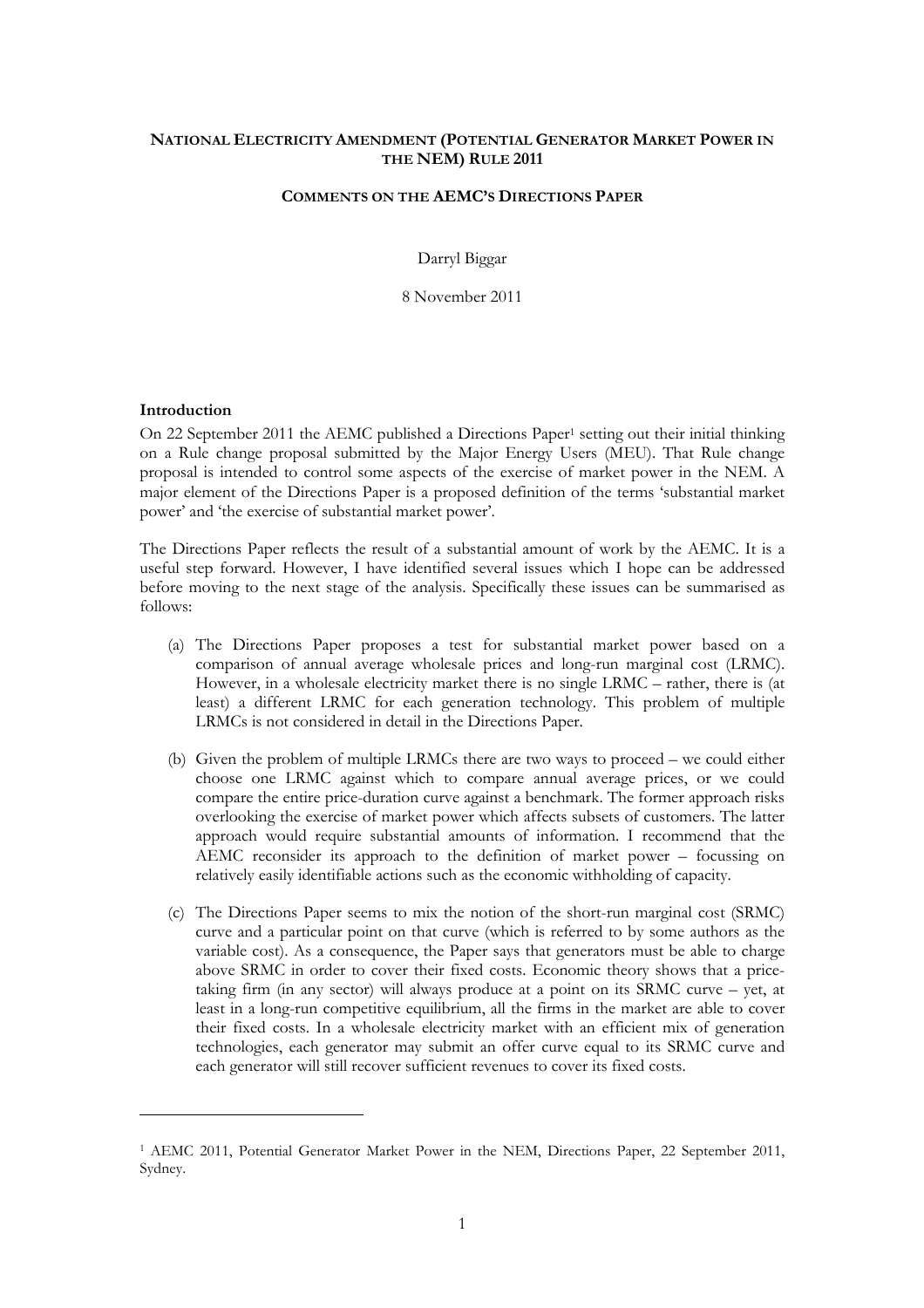- (d) The Directions Paper asserts that the exercise of market power is an essential feature of an energy-only market such as the NEM. In support of this claim the Paper cites several economists. However, I believe those citations do not support this claim. While it is true that, in practice, certain administrative features of electricity markets may prevent prices rising to a point which reflects the true scarcity value of electricity, I am not aware of an economist which rejects the claim that, in theory, in the absence of market distortions, a perfectly competitive market will deliver economically efficient outcomes – specifically that, where there is an efficient mix of technologies, each firm can offer its output to the market according to its SRMC curve and still recover sufficient revenues to cover its fixed costs. Indeed this point is made by both Frontier and Joskow – in the papers cited by the Directions Paper.
- (e) It is theoretically possible that one of the market distortions which may prevent generators from covering their efficient fixed costs is the (low) level of the Market Price Cap (MPC) or the Administered Price Cap (APC). The Directions Paper suggests that generators should be allowed to exercise market power to recover the rents lost due to the level of the MPC or APC. However, in its review of the level of the MPC, the AEMC expressed the concern that raising the MPC might increase the scope for market power. There is a risk that considering each issue in isolation (i.e., whether or not to control market power, the level of the MPC) taking the other policy as given may lead to worse policy outcomes than the approach of considering both issues simultaneously. As Frontier submits, the market power issue may need to be considered simultaneously with consideration of increasing the MPC.
- (f) Finally, the Directions Paper seems to associate price spikes and the exercise of market power, and goes to some length to disassociate transient price spikes from 'substantial market power'. However there is no necessary link between price spikes and market power. Episodes of high prices (price spikes) are an essential part of any energy only market. Market power is associated with the voluntary withholding of generation capacity. Price spikes can (and normally should) occur even when no generator is withholding capacity. Conversely, a generator can withhold capacity, and have a material impact on annual average prices, without ever raising the price high enough to constitute a price "spike". It would be helpful for the Discussion Paper to more clearly separate price spikes from market power.

The remainder of this note explains each of these issues in more detail.

### **1. In the context of wholesale electricity markets there is no one single LRMC**

The AEMC has proposed the following definition for the exercise of "substantial market power":

"A generator exercises substantial market power where it engages in conduct that has the effect of increasing annual average wholesale prices to a level that exceeds LRMC, and the generator is able (or is likely to be able) to sustain prices at that level due to the presence of significant barriers to entry".

The major problem with this proposal is that in a wholesale electricity market there is no single LRMC. At best there are a range of LRMCs – at least one for each generation technology. This raises the question whether as to which LRMC (or LRMCs) might be relevant for defining substantial market power. This point is also made in the peer review by Gans and King who note that: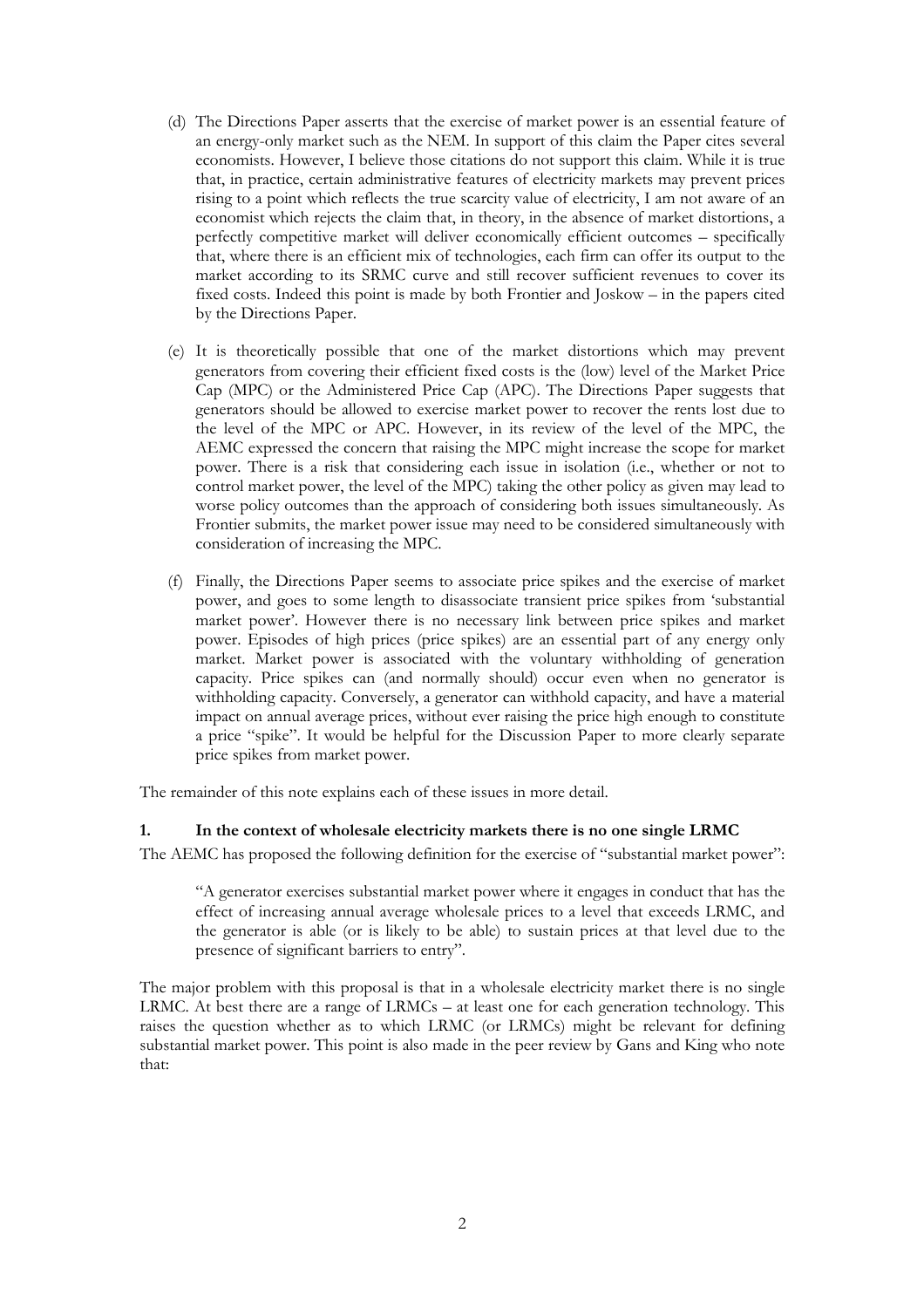"The LRMC approach … should be clarified to recognise that the LRMC differs from generator to generator".<sup>2</sup>

It appears that the intention behind the LRMC concept (in the NERA report and the AEMC paper) is to provide a comparator or benchmark against which we can compare average prices. The idea is that in a competitive market, prices above the benchmark would provide a signal for new entry. If entry barriers are low, average prices would not be expected to depart from the benchmark for long periods of time. The hypothesis is that "the ability to sustain prices above the level that would induce entry in the absence of entry barriers" is an indication of the possible presence of market power.

But we must be careful when applying these concepts from broader competition policy to the electricity market. An efficient wholesale electricity market consists of a mix of different types of generation technologies – baseload, mid-merit, and peaking. These different generation technologies respond to different price signals. There is no single number which provides a signal for new entry in the electricity market – rather the signal for entry is determined by the shape of the price-duration curve. Put another way, there are a series of different signals for entry – for each different generation technology.

In an efficient wholesale electricity market, the mix of different types of generation plant depends on the nature of the variation in demand. If demand never varied more than a few percentage points from its average, the majority of the plant in the market would be baseload plant. On the other hand, if on just a small number of hours in the year, demand rose to two or three times its average, a large proportion of the plant in the market would be peaking plant. The variability in demand can be represented in the (forward-looking) load-duration curve. The optimal long-run or equilibrium mix of plant in a wholesale electricity market depends on both the available generation technologies and the shape of the load duration curve.

Let's suppose we hold fixed the available generation technologies and explore the consequences of a small permanent change in the load duration curve. Specifically, let's explore the consequences of a adding an additional one MWh to the annual load. We will focus on the longrun response once the market has had a chance to adjust the mix of generation capacity to the new load duration curve.

The key point here is that the cost of a given change in the load duration curve depends critically on the nature of that change in demand. A one MWh increment in demand which is spread equally over all hours of the year will be met by an increase in baseload generation. The LRMC of such an increment in demand is therefore the capital costs of the small additional baseload capacity plus the operating costs (in each hour of the year).

Conversely, a one MWh increment in demand only at the peak demand time will be met by an increment in peaking generation. The LRMC of such as increment in demand is the larger incremental increase in capacity required at that peak time, plus the operating costs in that hour.

In general, the standard way to calculate the LRMC of a generation of type  $i$  with a fixed cost  $\overline{FC}_i$  (\$/MW/hr), variable cost  $\overline{VC}_i$  (\$/MWh), and a capacity factor  $p_i$  is as follows:<sup>3</sup>

$$
LRMC_i = \frac{FC_i}{p_i} + VC_i
$$

2 Core Research (2011), page 2.

<sup>3</sup> I am not aware of a single authoritative citation for this formula, but it is present or implicit in many papers. For example the ACIL Tasman (2009) paper on the marginal cost of generation use a version of this equation on page 8, in which it is expressed in this equivalent form:  $FC_i = p_i(LRMC_i - VC_i)$ .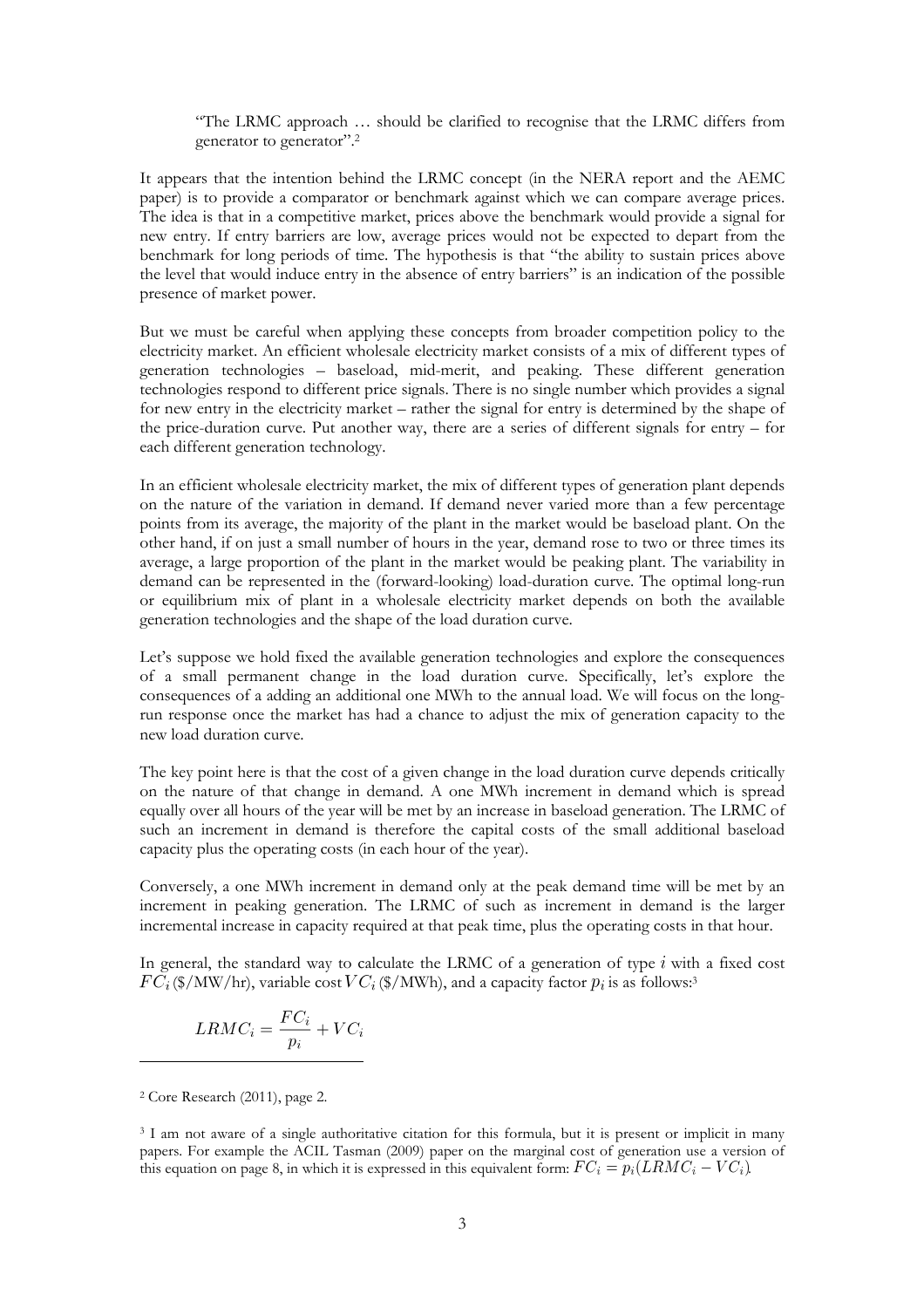This LRMC has the interpretation that, given a particular generation technology, it is the expected price when this generation technology is producing at which this generation technology will expect to break even. If the expected price at the time when this generation technology is producing is above this level we would expect to see expansion of the capacity of that generation technology. Conversely, if the expected price at the time when this generation technology is producing is below this level, we would expect to see some of that generation technology capacity exit the market.

#### **Derivation of the LRMC formula**

The LRMC formula can be easily derived as follows. Let's consider the long-run expected profit of a price-taking generator with capacity K (MW), variable cost  $VC$  (\$/MWh) and fixed cost  $FC.\tilde{K}(\frac{\mathcal{K}}{h}).$ 

When the spot price is P the short-run profit is  $\pi = (P - VC)Q - FC.K$ . The profit maximising level of output is where the SRMC curve is equal to the spot price. We are assuming a simple stylized representation of the SRMC curve – equal to  $VC$  as long as the output is less than capacity and infinite thereafter. Therefore, if the spot price  $P$  is greater than  $VC$ , the profit maximising level of output is to produce at capacity  $Q = K$ . If the spot price P is less than VC, the profit maximising level of output is to produce nothing  $Q = 0$ .

Therefore, the long-run expected profit is  $E\pi = (E(P|VC) - VC)CF.K - FC.K$  where  $CF$ is the capacity factor (the fraction of the time that the price exceeds  $VC$ ) and  $E(P|VC)$  is the expected price given that the price is above  $VC$ .

Setting this expected profit equal to zero to derive the break-even price we find that:

$$
LRMC = E(P|VC) = \frac{FC}{CF} + VC
$$

 $\overline{a}$ 

Importantly, the LRMC can vary widely according to the different types of generation technology – and corresponding to the different possible increments to demand. There is no one single LRMC. The appropriate LRMC will differ according to the change in demand we are discussing.

To give an idea of the range of possible values for LRMC, some analysis carried out for the New Zealand Electricity Authority estimated the LRMC of additional coal-fired generation (capacity factor 80%) in the range 130-135 (\$/MWh), geothermal generation (capacity factor 90%) in the range 75-90 (\$/MWh), gas-fired peaking generation (capacity factor 30%) in the range 220-240 (\$/MWh) and diesel peaking generation (capacity factor 5%) in the range 650-711 (\$/MWh).

Similarly, a European study suggests the following LRMCs for north-west Europe:<sup>4</sup>

|             | Capacity factor            | <b>Fixed Cost</b> | Variable Cost | LRMC        |
|-------------|----------------------------|-------------------|---------------|-------------|
|             | $\left(\frac{0}{0}\right)$ | (euros/MW/hr)     | (euros/MWh)   | (euros/MWh) |
| Nuclear     | 0.68                       | 33.3              | 5.0           | 53.7        |
| Coal        | 0.68                       | 20.0              | 20.0          | 49.2        |
| <b>CCGT</b> | 0.46                       | 9.0               | 40.0          | 59.7        |
| Peaking     | 0.02                       | 6.3               | 71.0          | 348.4       |

<sup>4</sup> Scheepers et al (2003). The figures in this table are estimated from the graphs and tables in the paper.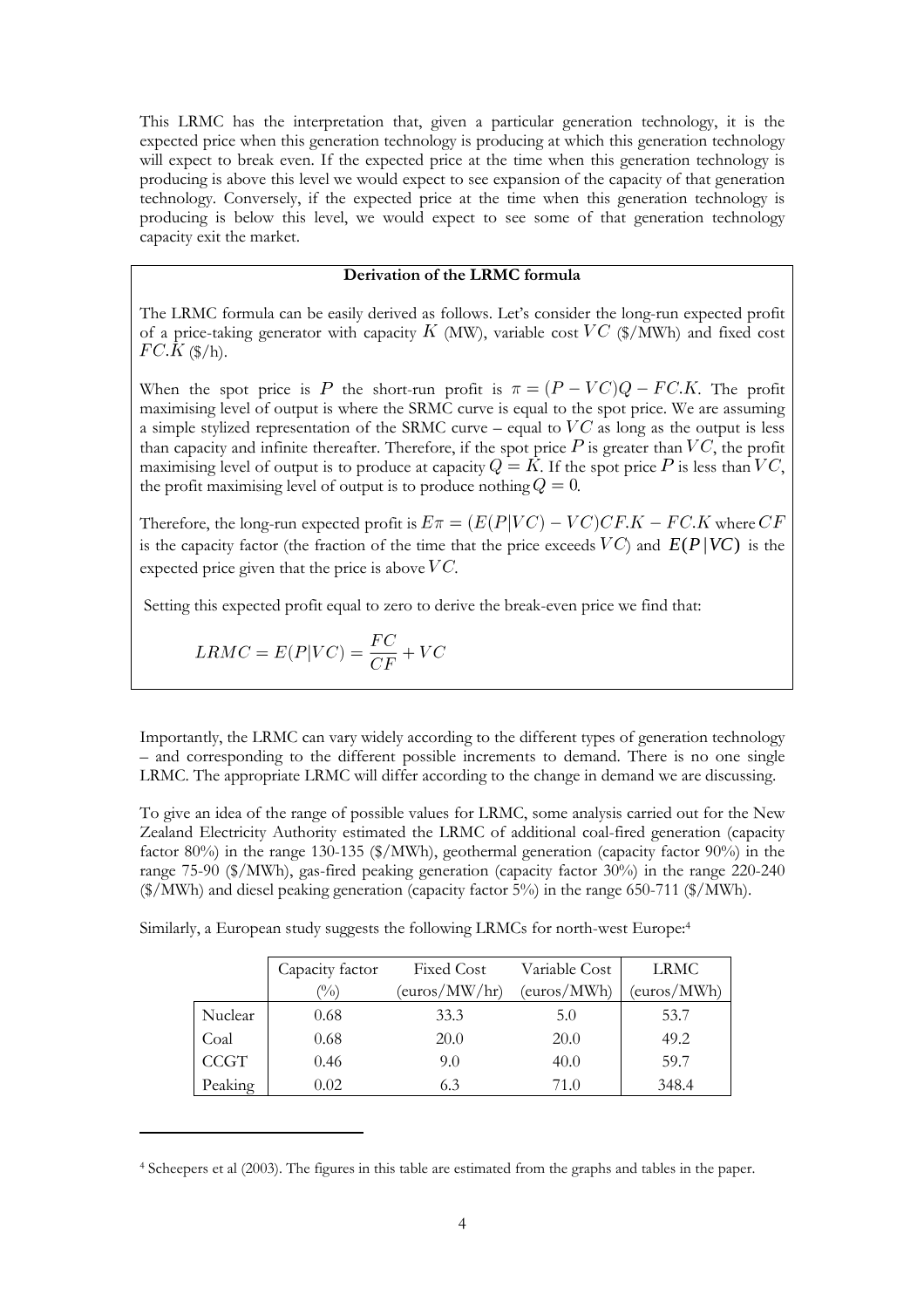| We can draw on the report prepared by ACIL Tasman to estimate similar figures for Australia |  |  |  |  |  |  |
|---------------------------------------------------------------------------------------------|--|--|--|--|--|--|
| which range between \$50/MWh and \$737/MWh, for different generation technologies.          |  |  |  |  |  |  |

|                           | Capacity |                          | Variable                 |                        |
|---------------------------|----------|--------------------------|--------------------------|------------------------|
|                           | factor   | <b>Fixed Cost</b>        | Cost                     | LRMC                   |
|                           | (0/0)    | $(\frac{\gamma}{M}W/hr)$ | $(\frac{\sqrt{2}}{MWh})$ | $(\frac{\sqrt{2}}{2})$ |
| Nuclear (Nuclear_SWNSW)   | $90.0\%$ | 77.74                    | 9.94                     | 96.32                  |
| Coal (SC BLACK (AC)_SWNSW | $80.0\%$ | 34.13                    | 9.72                     | 52.39                  |
| CCGT (CCGT (AC)_SWNSW)    | $50.0\%$ | 19.86                    | 41.94                    | 81.67                  |
| Peaking (OCGT_SWNSW)      | $2.0\%$  | 12.90                    | 92.72                    | 737.70                 |

(Source: ACIL Tasman (2009), tables 52 and 54, capacity factors estimated).<sup>5</sup>

The key point here is that there is no one single relevant LRMC figure. There are a range of possible values which vary according to the nature of the increment in demand. Without a specification of the increment in demand, the LRMC is undefined.

The Directions Paper does not seem to specify the increment in demand. In the Directions Paper the LRMC is defined as follows (emphasis has been added in these quotes):

- "LRMC estimates the cost (in net present value terms) of bringing forward a capacity expansion so that it occurs sooner than would otherwise be the case in order *to meet a specified increase in demand*. " (page iii).
- "The operating and capital costs associated with the optimal investment profile needed *to meet the relevant increment … in demand*." (page 16)
- "LRMC reflects 'the cost of serving *an incremental change in demand* …"
- "LRMC … involves assessing the additional costs … that would be incurred by the need to … meet *that increment in demand*".

The Directions Paper has not specified which increment in demand it is referring to – it therefore does not specify a unique LRMC.

## **2. Is it useful to compare annual average prices to a single cost benchmark?**

Putting to one side the problem that the LRMC is not uniquely defined, we might nevertheless ask the question whether or not a comparison of annual average prices with a single benchmark price level can be a reliable indicator of market power (or substantial market power). For example, does it make sense to assert that sustaining annual average prices above, say, \$60/MWh implies the presence of market power whereas annual average prices below, say, \$60/MWh implies the absence of market power?

More precisely, let's adopt the philosophy underpinning the LRMC approach - which asserts that substantial market power is exercised when the price is increased to levels that would be sufficient to induce entry in a market with no barriers to entry and exit. With this approach we can ask: Is it the case that a comparison of annual average prices with a single benchmark would detect an increase in prices that would be sufficient to induce entry in a market with no barriers to entry?

<sup>5</sup> ACIL Tasman does publish what it refers to as "LRMC" figures in table 53 however these figures are calculated using a common capacity factor of 85% for all stations "for comparability". These figures are not true LRMCs.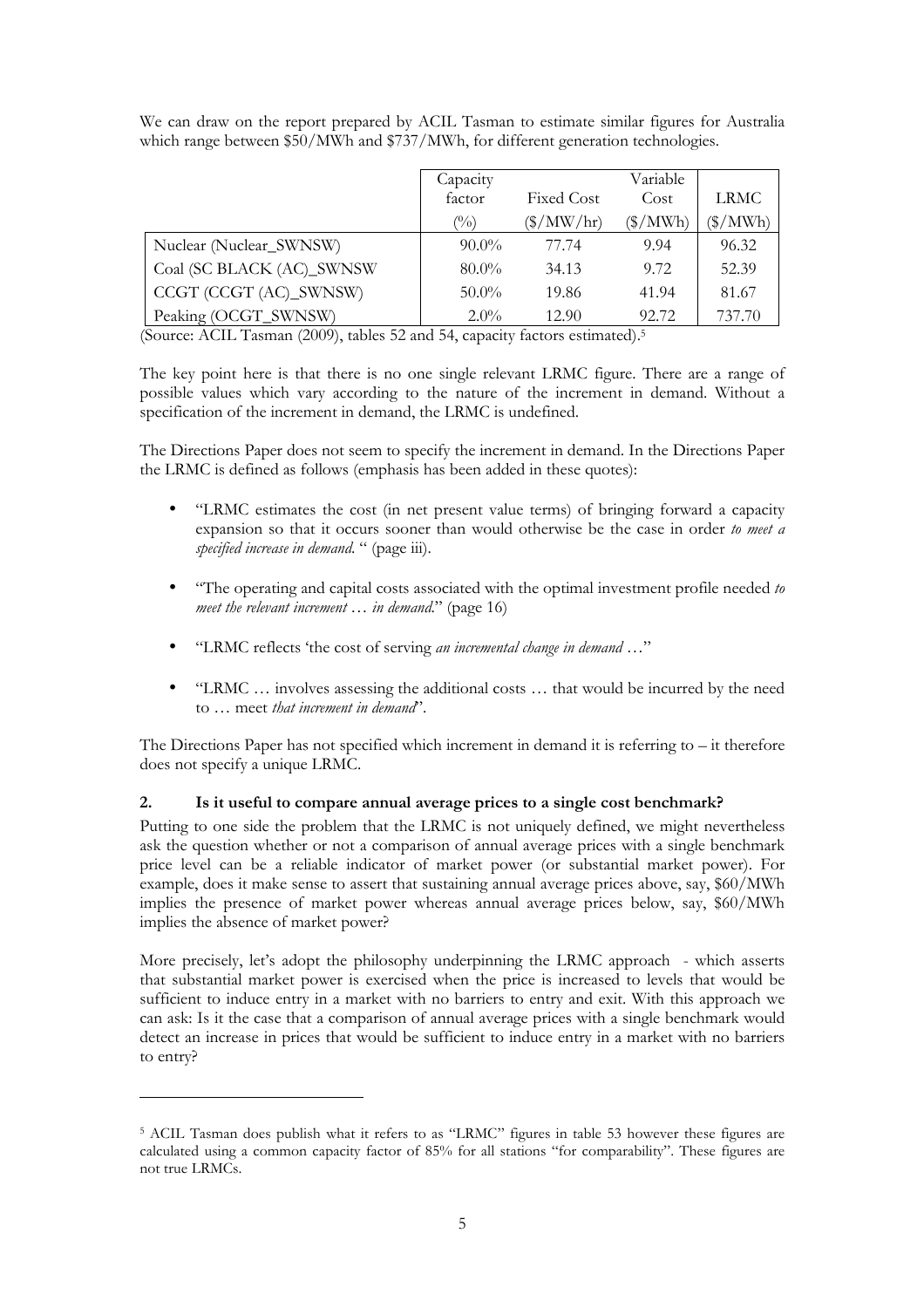The answer to this question is no: A comparison of annual average prices with a benchmark may not detect the exercise of market power by individual generation technologies that do not increase average prices above the benchmark.

- For example, at a time of generally below-average prices (due to say below-average demand, or a surplus of baseload generating capacity), a peaking generator will be able to exercise market power to raise the peak price above the level necessary to induce new peaking generation entry, while not exceeding a given level of average prices overall.
- Alternatively, a baseload generator will be able to exercise market power above the level sufficient to induce new baseload entry while not exceeding a given level of average prices overall.
- Alternatively, a generator with market power at both peak and off-peak times may be able to raise simultaneously raise prices in one period above a benchmark level and reduce prices in another period while maintaining average or expected prices below a threshold level.

To illustrate this point, suppose we have an electricity market with four different generation technologies (and some demand response). The different generation technologies have a variable cost of 10, 20, 50 , and 300 \$/MWh respectively, and the demand response is triggered at the price of 5000 \$/MWh. The variable costs and the fixed costs of each generation technology are set out in the table below. The equilibrium number of hours that each generation technology is operating is indicated below. The annual average price is \$48.75/MWh. In this equilibrium each generation technology just breaks even (the expected profit is zero). For example, in the case of the \$300 generation technology, the price is above \$300/MWh for 0.2283% of the hours in the year. Given this capacity factor, we can work out the LRMC and the expected profit of this generation technology. The expected profit is zero.

|       | Price      | VC.                   | FC                        | Exp Profit        |
|-------|------------|-----------------------|---------------------------|-------------------|
| Hours | $\gamma_M$ | $\gamma_{\text{MWh}}$ | $(\frac{\sqrt{2}}{MW/h})$ | $(\frac{\pi}{6})$ |
| 5     | 5,000      |                       |                           |                   |
| 15    | 5,000      |                       |                           |                   |
| 240   | 300        | 300                   | 10.73                     |                   |
| 3000  | 50         | 50                    | 18.15                     |                   |
| 5000  | 20         | 20                    | 29.32                     |                   |
| 500   | 10         | 10                    | 38.74                     |                   |

Since the annual average price in this efficient mix of generation technologies is \$48.75, let's use this as our benchmark for the detection of market power. We will explore whether a comparison of the annual average price with this level is sufficient to detect the exercise of market power.

Now suppose that, for some reason, there is additional baseload generation in the market. The new equilibrium number of hours that each generator is active is set out in the table below. If we hold other things equal, this depresses the average annual price to \$44.30/MWh.

Now suppose that any generator (the generation technology doesn't matter) is able to exercise market power at certain peak times, increasing the wholesale spot price from \$5000/MWh to \$12,500/MWh for just five hours in the year. The annual average price is only \$48.57, so the threshold for the detection of market power is not passed. Yet, as can be seen in the table below, the expected profit for three generation technologies is positive.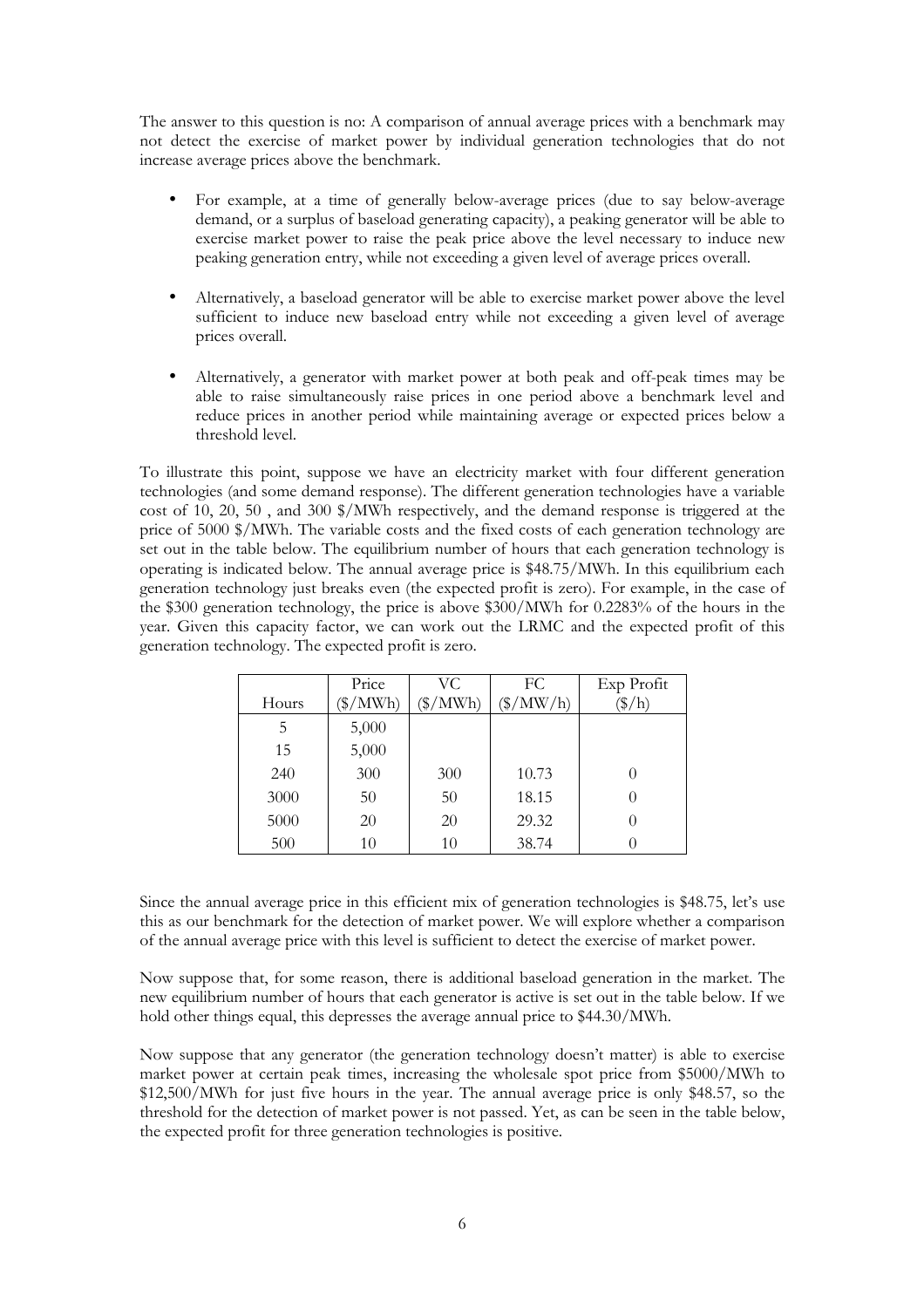In other words, a simple comparison of annual average prices with a benchmark may give rise to a situation where market-power-sufficient-to-induce-entry occurs even though the overall annual average prices do not exceed the benchmark.

|       | Price        | VC.                   | FC.                     | Exp Profit      |
|-------|--------------|-----------------------|-------------------------|-----------------|
| Hours | $\gamma$ MWh | $\gamma_{\text{MWh}}$ | $(\frac{\gamma}{MW/h})$ | $\frac{\pi}{h}$ |
| 5     | 12,500       |                       |                         |                 |
| 15    | 5,000        |                       |                         |                 |
| 140   | 300          | 300                   | 10.73                   | 4.28            |
| 2800  | 50           | 50                    | 18.15                   | 1.43            |
| 4800  | 20           | 20                    | 29.32                   | 0.40            |
| 1000  | 10           | 10                    | 38.74                   | $-0.17$         |

Another way of stating this result is that a generation technology can experience signals for entry (the expected price-above-variable cost for that generation technology may exceed the LRMC of that technology) even though the average prices for the market as a whole do not exceed the benchmark.

This example involved the exercise of market power at peak times, but the example could be changed to illustrate the exercise of market power at off-peak times. Again, the conclusion would be that it is possible for there to be incentives for entry at the level of individual generators, but still not have prices exceed a benchmark level overall.

The outcome could be even worse in the event we have a generator which holds market power at both peak and off-peak times. In this case the generator could, in principle, manipulate prices by raising prices at peak times and lowering prices at off-peak times, while not exceeding a benchmark level overall. This might be the case, for example, for Hydro Tasmania.

My conclusion is that where market power is defined as "average prices in excess of levels that would induce entry in a market without barriers to entry", it is not possible to detect market power using a single benchmark level of prices alone.

## *Implications for the National Electricity Objective*

Another way to look at this problem is from the perspective of electricity customers. The National Electricity Objective requires the AEMC to focus on the long-term interests of consumers of electricity<sup>6</sup>.

Consider the case of an electricity user that is considering making an efficient sunk investment in an electricity-consuming device which predominantly uses electricity at peak times (for example, the user might be a shopping centre considering installing air conditioning). The user making the sunk investment would like some assurance or protection against price rises in the future. In the absence of those protections the user will look to other energy sources or will fail to make the investment at all. In other words, the failure to obtain some assurances about the long-term path of prices may induce this user to make inefficient investment and operation decisions.

The question is whether setting a benchmark for average prices at some level is a sufficient protection for this customer. The answer is clearly no. This customer is not at all concerned with average prices – this customer is only concerned with the prices at the time he/she is consuming

<sup>6</sup> The NEO is stated as follows: "The objective of this Law is to promote efficient investment in, and efficient operation and use of, electricity services for the long term interests of consumers of electricity with respect to…"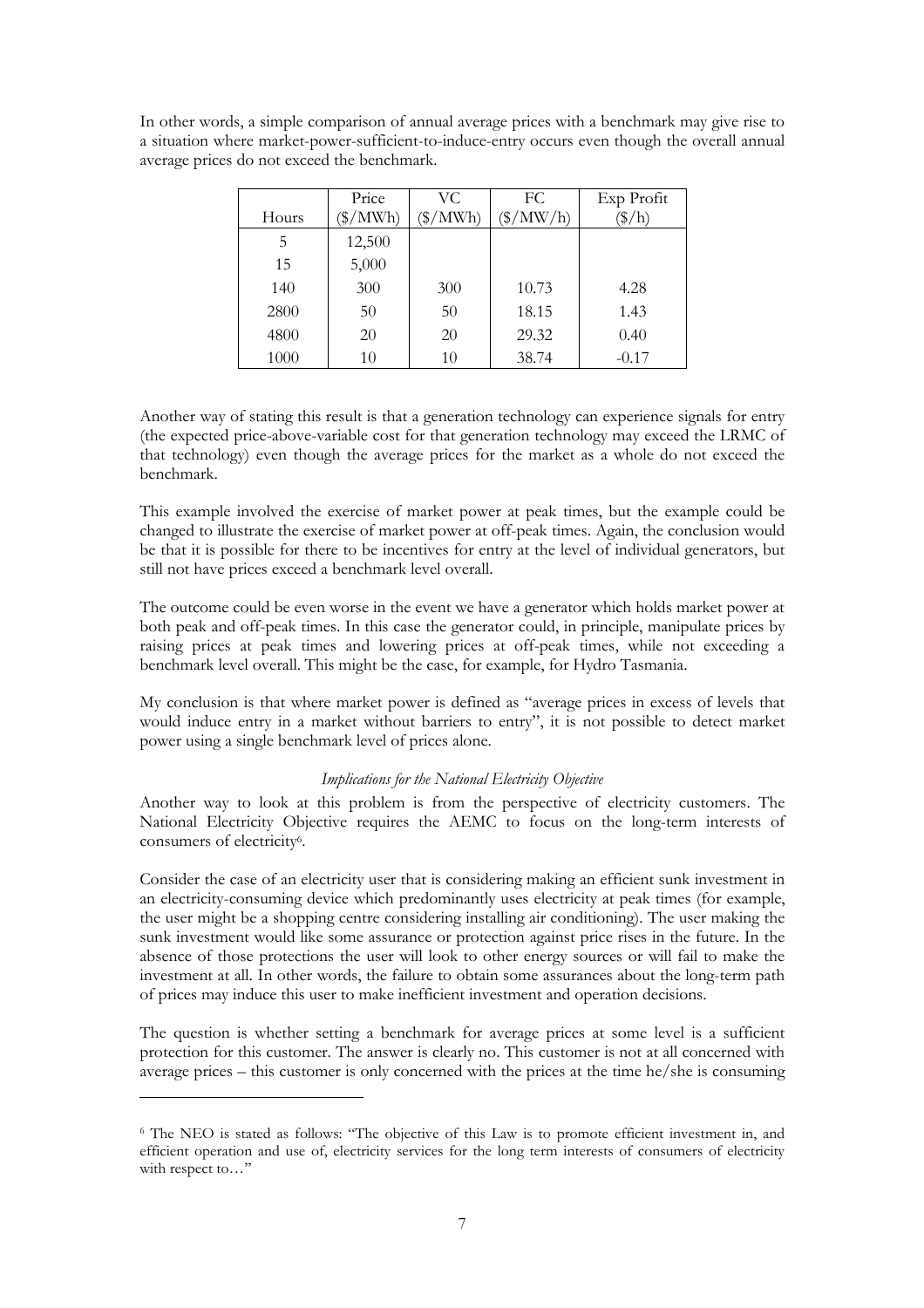(or will consume following the investment). As we have seen in the example above, a benchmark based on average prices can allow peak prices to increase while not violating the overall average. The user may be deterred from making an efficient investment. The NEO seeks to promote efficient investment, and efficient operation and use of electricity services for the long term interests of consumers. The use of an average-price-relative-to-benchmark approach may not satisfy the NEO.

This example was based on the case of a peak user. But the example generalises to other cases. A user considering an investment in an electricity-using application at off-peak times also faces the threat of the exercise of market power at off-peak times, which would not be prevented by a rule which compared average prices to a benchmark.

In addition, there may be a problem with market power exercised at times when prices are low. Wholesale electricity prices (like the prices of other commodities) are cyclical – they can be high in "boom" times, and low in off-peak times. Suppose that a few years of below-average demand is anticipated. Should firms be allowed to exercise market power in those years, bringing the annual average price just up to the benchmark threshold? If so, this would deny customers the benefit of lower prices in off-peak years.

### *Detecting market power using the price-duration curve*

As we have seen, an average-price-relative-to-benchmark approach cannot detect market power defined as pricing-sufficient-to-induce-entry. But perhaps the solution is not just to compare average prices to a benchmark, but the entire profile of prices – that is, the price-duration curve.

Under simple assumptions (constant returns to scale, no sunk costs, price-taking behaviour), the entry decision of a generator of a particular technology type depends entirely on the shape of the price duration curve. Specifically, as proven earlier, a generator of a particular type will enter the market if the expected price when that generator is producing exceeds the LRMC as defined earlier. Put another, simpler, way, a generator of a particular type will enter the market if the area under its price duration curve and above its variable cost exceeds the fixed cost of that generator.

If it is the shape of the price-duration curve which provides the relevant signal for entry in a wholesale electricity market, can we rely on a comparison of a simple average price to a benchmark level to detect the existence substantial market power (defined as pricing-sufficientto-induce-entry)?

In principle, under the assumptions above (constant returns to scale, no sunk costs), given enough information on the available generation technologies (and demand-side technologies), in principle it would be possible to construct an optimal equilibrium mix of generation technologies and the corresponding price-duration curve (assuming price-taking behaviour). In principle we could then look at the actual price duration curve in the market and compare it to the theoretical benchmark. Where the area under the actual price duration curve and above a given price was materially above the theoretical benchmark (and likely to remain so) this could, in principle, be a sign of market power (defined as pricing-sufficient-to-induce-entry).

For example, in the example used to prepare the tables above enough information was provided to compute the shape of the equilibrium price-duration curve. Under this methodology the regulator would be required to check not just whether the total area under the price-duration curve exceeded the threshold (\$48.74) but also that: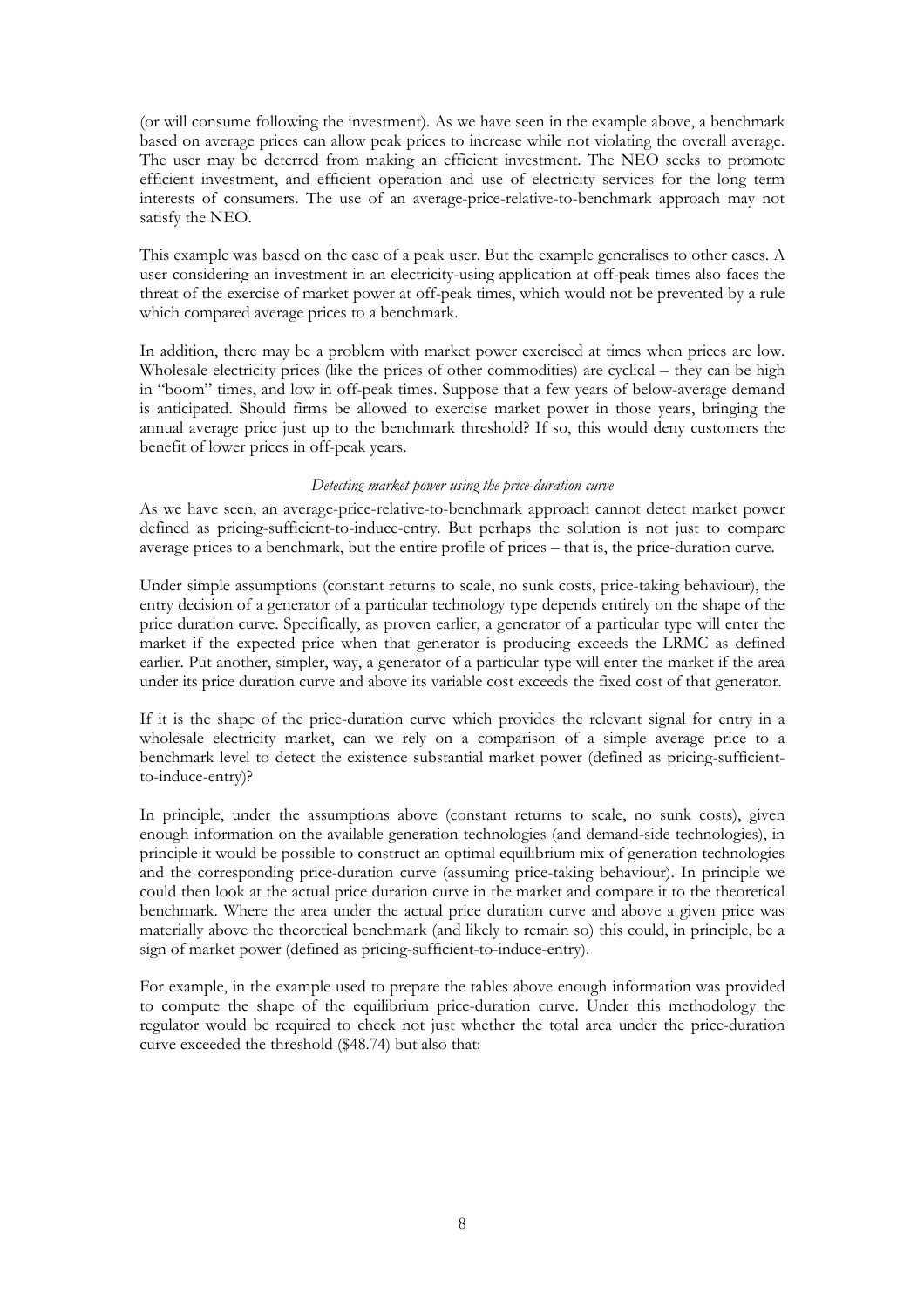| The expected price   | Is above: |
|----------------------|-----------|
| given that the price |           |
| is above:            |           |
| \$300                | \$661.54  |
| \$50                 | \$98.77   |
| \$20                 | \$51.09   |
| \$10                 | \$48.74   |

In this simple example, these calculations are in principle feasible. However, I have certain concerns with this approach. In particular, this approach requires significant amounts of information even in theory. Furthermore it relies on strong assumptions. It seems unlikely that it would be practical to compute a theoretical ideal or benchmark price-duration curve for these purposes, especially when we take into account that most of the information on the production costs of generators is held by the generators themselves.

Approaches which rely on a comparison of prices with costs place the market monitor in the position similar to a price regulator, with the similar problems of information asymmetry and distorted incentives.

Rather than linking the definition of market power to a price, it seems to me to be preferable to link market power to the underlying action – the economic withdrawal of capacity. In my paper I proposed the following definition.

"A generator can be said to exercise market power when it systematically submits an offer curve which departs from its true, underlying, short-run marginal cost curve in order to influence the wholesale spot price it is paid and is therefore dispatched to a price-quantity combination which does not fall on its short-run marginal cost curve. "

For this definition to be made practical we would need to define the term "systematic". For example, we could define "systematic" as "where the behaviour is repeated often enough that, but for the actions of the generator in question, the annual average wholesale price in that region would be ten per cent lower". This definition does not focus just on high price times, or even times when prices are on average high, or on average low.

In my view this latter approach has the following advantages:

- It relies on easily available information. The offer curve of every scheduled generator in the NEM is available every five minutes. In many instances it is easy to detect when the offer curve of a generator has changed, and the effect of that change on the wholesale price. The SRMC curve of the generator is not as easily available, but could be estimated in the initial "filtering" stages, and subject to careful audit where further investigation is required.
- It does not require estimation of long-run costs which is likely to be controversial and to rely on generator cost data which is not easily available to a market monitor.
- There is no confusion between price rises due to genuine shortage and price rises due to the exercise of market power – the approach does not focus on the level of prices at all. There is no risk of false detection of market power at times when average prices are otherwise high.
- It detects market power which is exercised both at times of surplus capacity and overall low prices and market power exercised at times of shortage of capacity and overall high prices – it does not allow generators a "free reign" to exercise market power at times when average prices are otherwise low.

It should perhaps be noted that no matter what definition is used for market power, the finding that a generator is exercising market power is not necessarily automatic cause for the imposition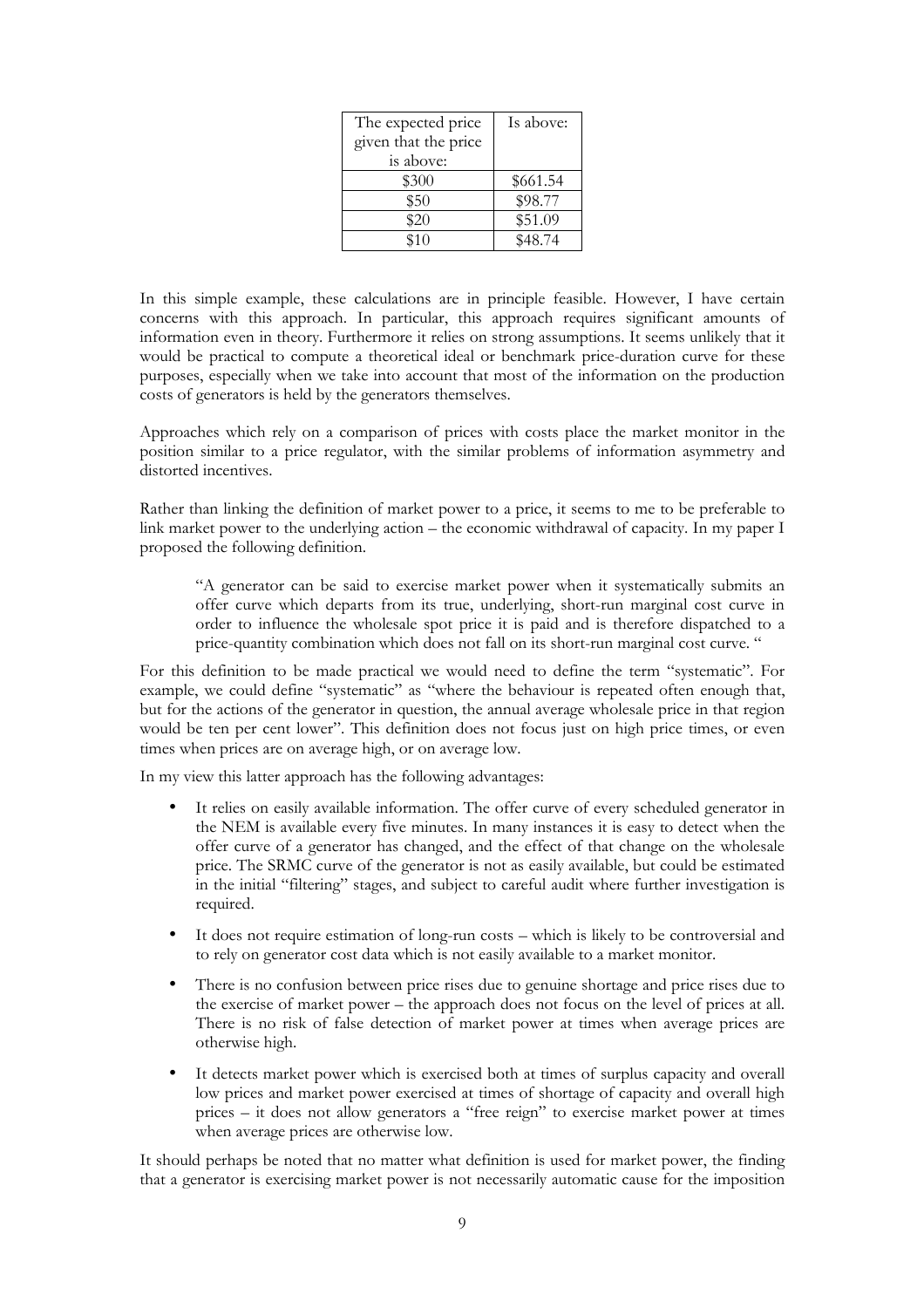of a sanction or other restrictions. This is just the first step in the analysis. Another important step is assessing the scope for barriers to entry – including the impact of the exercise of market power on barriers to entry. However, where a generator is systematically exercising market power and where that market power is unlikely to be eroded within a reasonable timeframe some additional policy measures to mitigate that market power should be considered.

### **3. The distinction between the SRMC curve and variable cost**

In several places the Directions Paper seems to fail to make a distinction between the short-run marginal cost *curve* and a particular point on that curve – which is often referred to as the 'variable cost' of operation of a generator which is operating below its maximum capacity.

In any industry, the short-run marginal cost of production is usually not a single number. Rather, the SRMC is usually represented as a curve – that is a set of points corresponding to a different marginal cost at different levels of output. Figure 1 in my paper represented a hypothetical SRMC curve as shown below:



As is clear from this diagram, there is no single value for the SRMC – there are a range of values, each associated with a different level of output.

Economic theory teaches that a price-taking firm will choose to produce up to the quantity where the SRMC is equal to the price.<sup>7</sup> This is often expressed in the phrase: "the (upward sloping) part of the SRMC is the supply curve of the firm".

The Directions Paper asserts that "In a perfectly competitive market, all firms will sell all of their output at their SRMC". This is not quite right. It is more correct to say that in a perfectly competitive market all firms will choose a level of output such that the corresponding point on their own SRMC curve (at that level of output) is equal to the spot price (another way of saying this is that given the spot price, they choose a price-quantity combination which lies on their SRMC curve).

<sup>7</sup> This result follows from the definition of profit and profit-maximisation. Given a prevailing market price P, the profit function of a price-taking firm facing a simple linear price can be written  $\pi(Q) = \hat{P} \cdot Q - C(Q)$  where  $C(Q)$  is the cost function. Differentiating this with respect to the level of output, and setting the derivative equal to zero to find the maximum, leads to the conclusion that the firm will choose a level of output  $Q^*$  where the price-quantity combination  $(P, Q^*)$  falls on the SRMC curve:  $P = C'(Q^*).$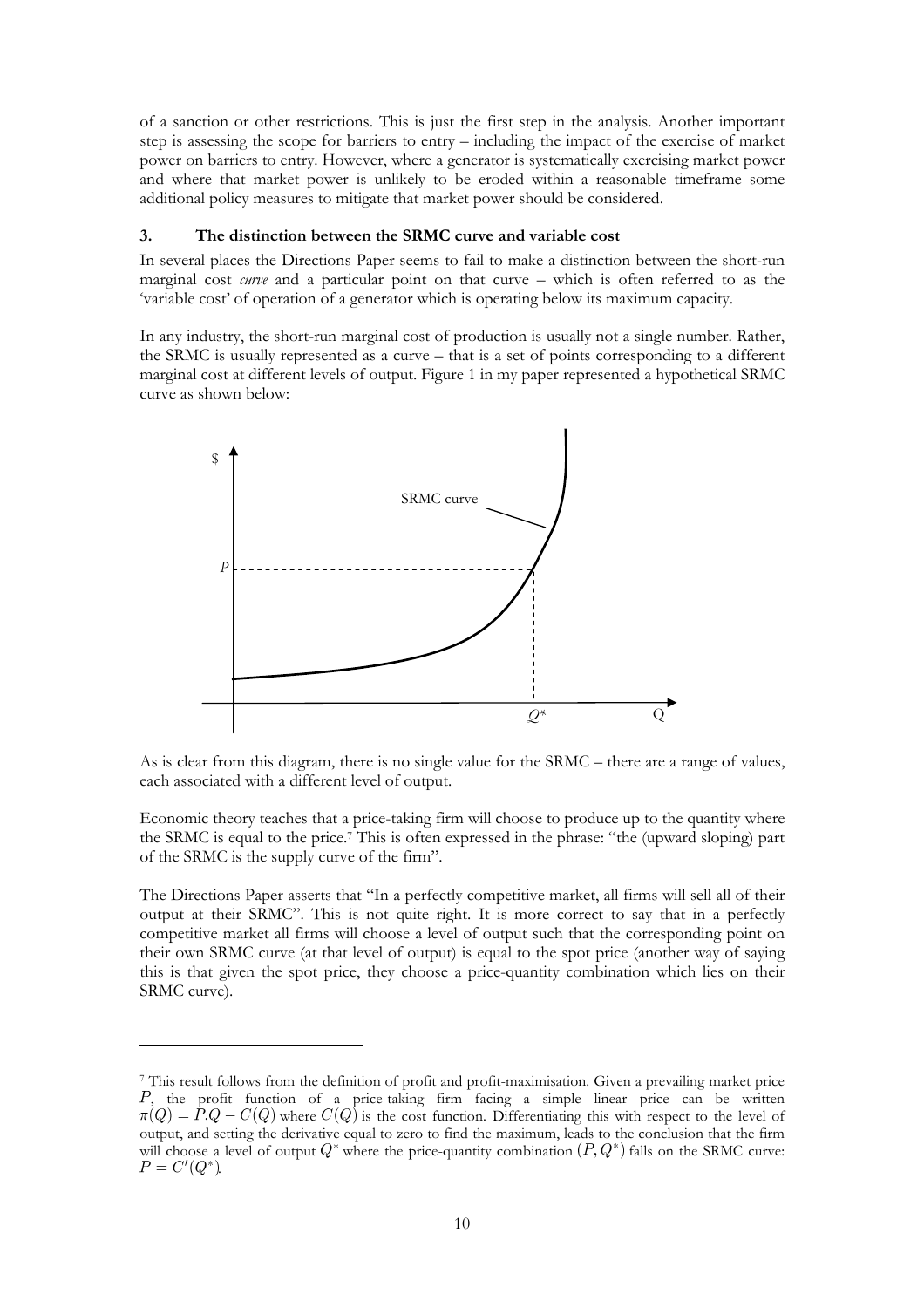In the economic analysis of power systems it is common to approximate the SRMC curve of a generator using the stylized shape set out in the diagram below (from Figure 2 of my paper). In this stylized representation, the SRMC curve has two components – a horizontal part and a vertical part. The horizontal part reflects the additional cost of producing an extra unit of output when the generator is not operating at capacity. The vertical part represents the additional cost of producing an additional unit of output when the generator is operating at capacity. Since, in this stylized representation, the generator is not physically capable of producing more output when it reaches capacity the SRMC (theoretically) becomes infinite at that point (the SRMC curve becomes vertical).



Importantly the constant SRMC in the region in which the generator is not operating at capacity I have referred to as the "variable cost" of the generating unit. This terminology was introduced by Stoft (2002) in his textbook on power system economics. Stoft makes the point that the infinite slope in the SRMC curve in the stylized representation above is an approximation. In the real world, the SRMC curve may be steeply sloped as output reaches capacity but that slope is not infinite. He goes on:

"Such supply curves will have constant marginal costs up to the nominal 'maximum' output level, but above that marginal costs will increase rapidly. If the supply curve is flat at \$30 but the market price is \$50, the generator's marginal cost will be \$50 and it will produce on the steeply sloped segment. *When referring to such a generator, it is both wrong and confusing to say its marginal cost is \$30 as is the custom. To avoid this confusion, the marginal cost a generator's supply curve to the left of the 'maximum' output level will be termed its* **variable cost**".<sup>8</sup>

When discussing market power issues it is important to make a distinction between the SRMC curve and a point on that curve (the variable cost). A price-taking generator will always produce at a point on its SRMC curve. However, it will usually be receiving a price well above its variable cost (and therefore will be receiving a contribution towards its fixed costs). The point  $(P_0, Q_0)$ on the diagram above is a point on the SRMC curve, but the generator is clearly receiving a contribution to its fixed costs (equal to the area below the price and above the variable cost multiplied by the quantity).

There are several places in the Directions Paper where I have some concerns over the use of the term SRMC. For example, on page 29 there is a suggestion that SRMC varies over time especially at times of scarcity:

<sup>8</sup> Stoft (2002), page 70. Italics added.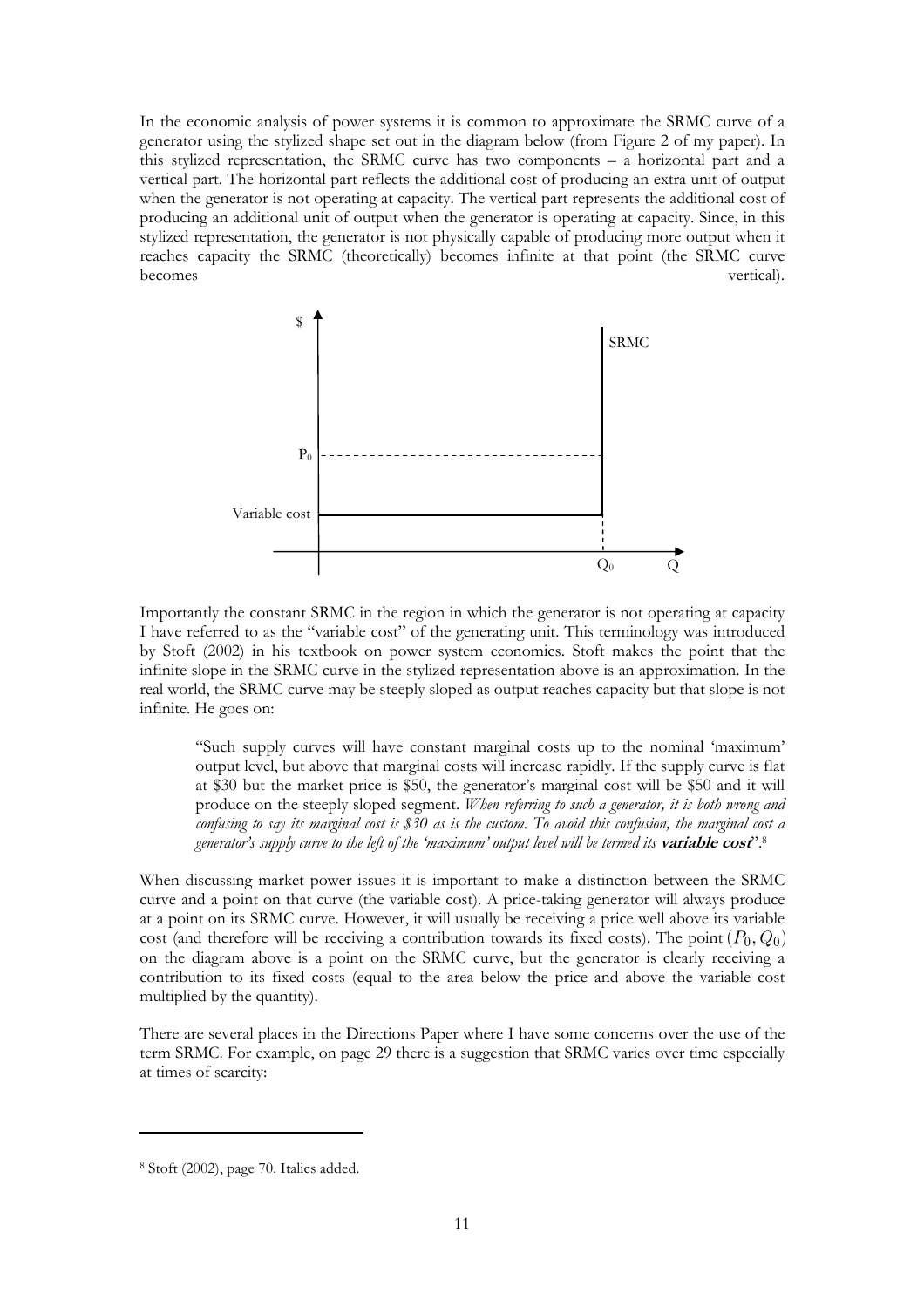"SRMC does not simply reflect costs such as fuel costs, but also reflects the costs of shortages faced by consumers. SRMC therefore varies and can increase dramatically in periods of scarcity."

However, this statement may reflect a misunderstanding. The SRMC curve of every generator can (and usually will) remain largely fixed over time (putting aside changes in input costs and plant outages). However, the wholesale spot price will vary continuously to balance supply and demand. At every point in time, every price-taking generator will be producing at a point on its own SRMC curve where the SRMC is equal to the spot price. As the wholesale price changes there is *movement along* the SRMC curve. The SRMC curve itself remains largely fixed over time.<sup>9</sup>

On pages 11 and 37 there is a suggestion that the presence of negative spot prices in some trading intervals requires generators to bid above SRMC in other trading intervals:

 "This issue [of under-recovery of fixed costs] is likely to be exacerbated by the existence of low or negative prices in some trading intervals, which could prevent a generator from even recovering its SRMC on average if it was unable to bid above SRMC in other trading intervals"<sup>10</sup>

"The Biggar report … implies that a generator should not be able to bid above its SRMC in some trading intervals even if spot prices are negative during other trading intervals."<sup>11</sup>

"He [Biggar] considers that generators with low SRMCs will be able to earn some contribution to their fixed costs whenever the spot price is above their SRMC"

As noted above, a price-taking generator (as any price taking firm) will *always* produce at a pricequantity combination on its SRMC curve – even if the spot price is negative in some periods. Such a firm receives a contribution to cover its fixed costs whenever it is producing at a point on its SRMC curve where the price is above the lowest point on the SRMC curve (in this case, the variable cost). In periods when the price is low or negative most generators will receive no contribution towards their fixed costs (at times of low or negative prices most generators will not be producing at all; however, in the presence of start-up costs some generators may choose to produce in periods of low or negative prices, resulting in a negative contribution to fixed costs). But in periods when prices are high (above variable costs) the same generators will receive a contribution towards their fixed costs.

It is important to be clear that even if generators were required to offer their output to the market at a curve which exactly matched their SRMC curve (which is not being proposed) they would still receive a contribution towards their fixed costs. The reason is as follows – as market demand varies, the wholesale spot price varies, and generators move to a different point on the SRMC curve. Whenever the wholesale spot price is above the variable cost of a generator, that generator will receive a contribution to its fixed costs. The presence of low or negative prices in some trading intervals does not prevent a generator earning a contribution to its fixed costs in other trading intervals even if that generator were restricted to submitting an offer curve equal to its SRMC curve. Even if a generator were required to offer all of its capacity at its variable cost the wholesale spot price may still rise above that variable cost.

<sup>9</sup> I recognize that in making this statement the AEMC is drawing on work carried out by NERA. I question the analysis in the NERA paper, especially the analysis set out in Appendix A.1 of the NERA paper. This analysis seems to be, at best, unhelpful.

<sup>10</sup> AEMC (2011), footnote 13, page 11.

<sup>11</sup> AEMC (2011), page 37.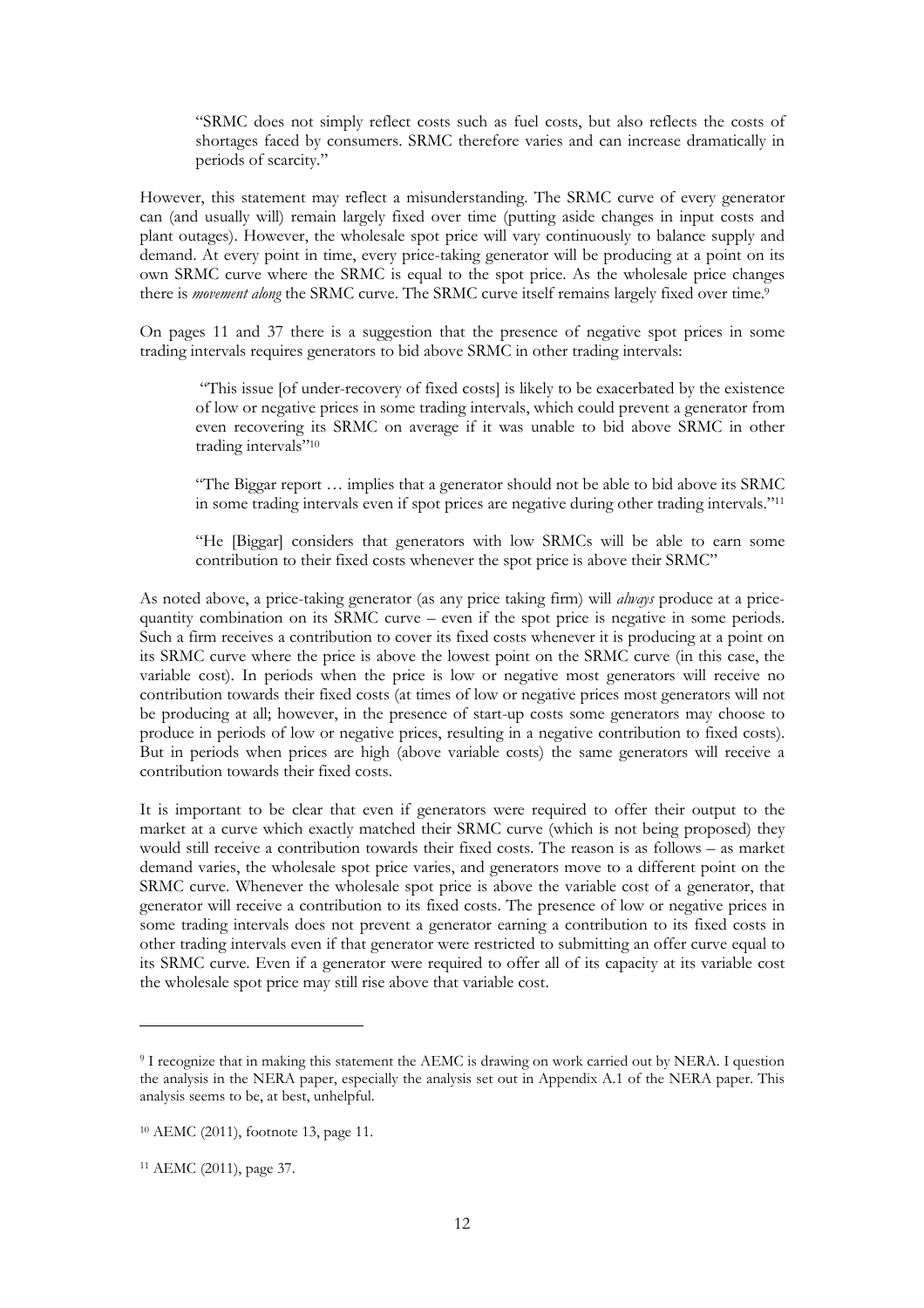Just to clarify, my paper did not say that generators will be able to earn some contribution to their fixed costs whenever the spot price is above their SRMC. In fact, as I have emphasised, in the case of a price-taking generator the spot price is never above the SRMC - the firm always produces at a price-quantity combination *on* the SRMC curve. My paper instead said:

"Generators with a lower SRMC are able to earn a contribution towards their fixed costs whenever the wholesale price increases above their *variable costs*, as normally occurs when generators further up the merit order being dispatched".<sup>12</sup>

Also, it is important to be aware of the following: Economic theory shows that (provided there are no other market distortions), in an efficient mix of generation technologies, even if every generator offered its output to the market in a manner which matches its SRMC curve, it is still possible for every generator to earn sufficient revenue to cover its fixed costs (this point is made, for example, in Joskow 2006 and in the Frontier report, both of which were cited by the AEMC).

In some contexts the use of the term SRMC in place of the term variable cost is relatively benign13 (the meaning can be understood from the context). However when discussing market power issues the use of SRMC in place of variable cost can lead to misunderstanding.

## **3. Is the exercise of market power a fundamental and necessary requirement of an energy only market?**

A fundamental theoretical question to address is whether or not some degree of exercise of market power is required in an energy-only market. The Directions Paper notes the argument made by Origin and others that "transient market power is an essential feature of an energy-only market"<sup>14</sup>. For example, Origin Energy submitted that:

"An inherent and necessary feature of an efficient energy-only market is the ability of the marginal generator to on occasion bid strategically (i.e. above SRMC) to recover its fixed  $\cos\frac{\pi}{6}$ ." 15

(This argument is also attributed to AGL, TRUenergy, International Power, and the ESAA). The Directions Paper goes on to quote from Frontier suggesting that Frontier also support this argument. In fact, Frontier, amongst many points made in their paper, make the opposite argument (that market power is not necessary to achieve an efficient outcome in an energy only market).

In section 3.4.2 the Paper suggests that, in contrast to those who "reject the argument that generators need to be able to … exercise some market power … in order to recover their fixed costs"16, a number of economists argue that:

"An energy only market cannot be effective and sustainable if generators are not able to bid above their SRMC at least occasionally in order to recover their fixed costs. This issue is an application of what is often referred to as the 'missing money problem'".<sup>17</sup>

<sup>12</sup> Biggar (2010), page 23.

<sup>&</sup>lt;sup>13</sup> In the quote from Frontier on page 33, Frontier also use the term SRMC where it is clear that they mean variable cost.

<sup>14</sup> AEMC (2011), page 33.

<sup>15</sup> AEMC (2011), page 33.

<sup>16</sup> AEMC (2011), page 40.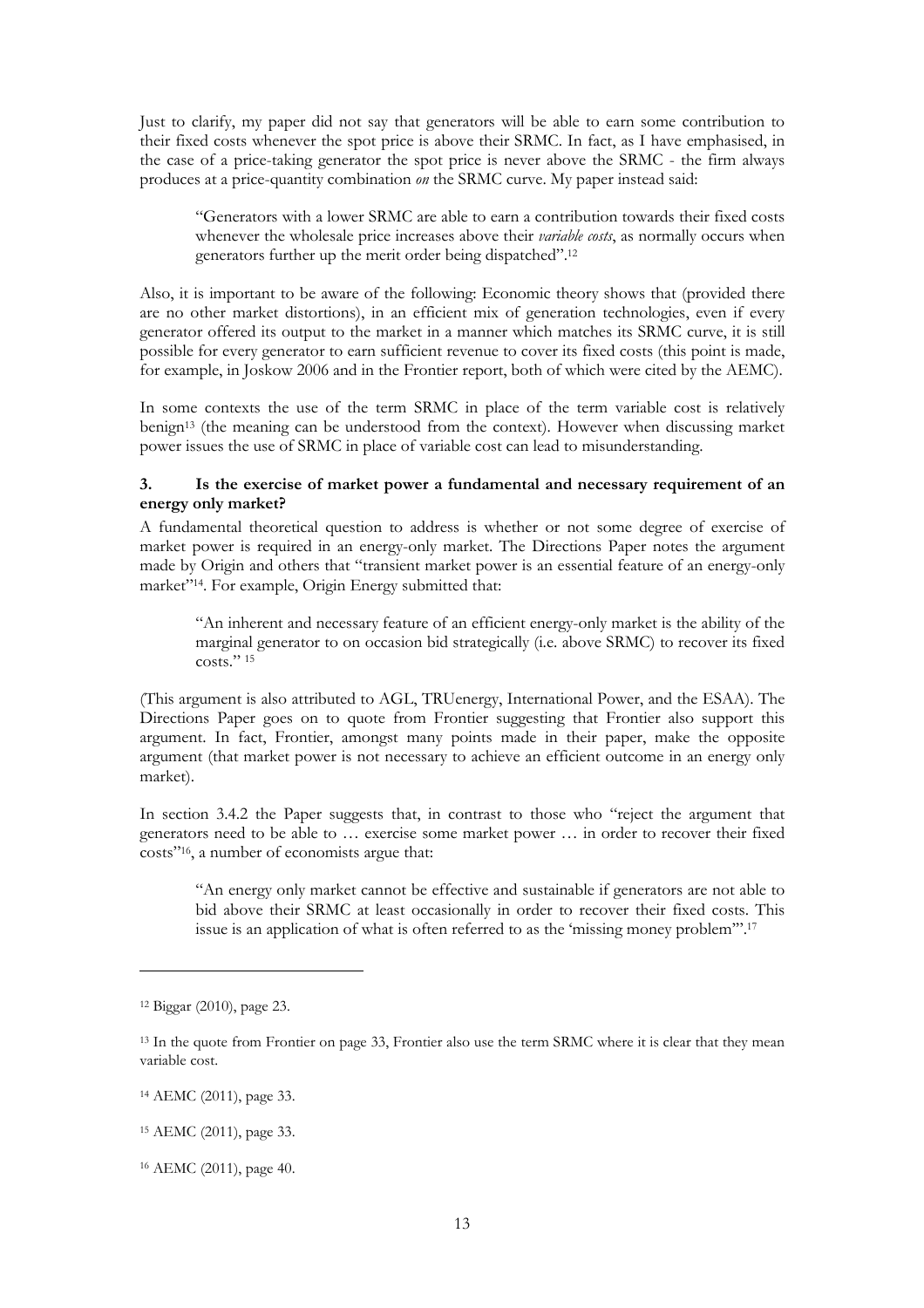We have discussed the distinction between the SRMC curve and variable cost in the previous section. It is universally acknowledged that the wholesale spot price must from time to time rise above the variable cost of all generators (including the most expensive generator in the market). The issue here is apparently not the relationship between the wholesale spot price and variable cost. Rather, the issue here seems to be specifically about the exercise of market power – that is, whether or not a generator must submit an offer curve which results in a price-quantity combination which does not lie on its SRMC curve in order to recover its fixed costs.

In support of the claim that a number of economists argue that some market power is essential in an energy-only market the paper quotes Joskow (2006) and Brennan (2003). In both cases I have interpreted the reports in a different way to the Directions Paper:

For example, the Paper quotes Joskow as stating that:

"[I]n order to attract investment and balance supply and demand with traditional levels of reliability, competitive wholesale markets must produce "rents" over and above the short-run marginal cost of operating generating facilities in order to provide compensation for the capital costs of these facilities."

Joskow here refers to the "short-run marginal cost of operating generating facilities". He does not refer to the short-run marginal cost *curve*. It is reasonable to interpret the "SRMC of operating generating facilities" as referring to the *variable cost* of the generator. Joskow is making the point that competitive wholesale markets must produce rents over and above the variable cost of operating generating facilities to provide compensation for the capital cost of those facilities. As I have emphasised above, there is no dispute over this point. Prices must rise to the point where each generator is able to earn a contribution towards its fixed costs.

Joskow is *not* saying that the exercise of market power (i.e., price-quantity combinations above the SRMC curve) is necessary to provide compensation for capital costs. To do so would contradict the economic principle that perfectly competitive markets deliver efficient outcomes. It would also contradict Joskow's analysis in the very same paper as explained below.

The Directions Paper summarises Joskow's position as:

"Professor Paul Joskow considers that the missing money problem would be likely to arise if all generators were forced by market power mitigation measures to bid at SRMC".<sup>18</sup>

This summary seems to be incorrect because earlier in the same paper<sup>19</sup> Prof Joskow goes to some length to work through a series of examples illustrating how generators recover sufficient revenues to cover their fixed costs in a competitive market. One of those examples includes some demand response. This case shows that with all generators offering their full capacity to the market at their variable cost (in other words, their offer curve matches their SRMC curve) then, in the efficient mix of generation capacity, all generators cover their total costs (these results are reported in Joskow's Table 8). Joskow clearly believes that (absent other market distortions) at least in theory, in an efficient equilibrium mix of technology, generators can offer at SRMC and still cover their fixed costs.

<sup>17</sup> AEMC (2011), page 40.

<sup>18</sup> AEMC (2011), page 41.

<sup>19</sup> Joskow (2006), pages 15-23.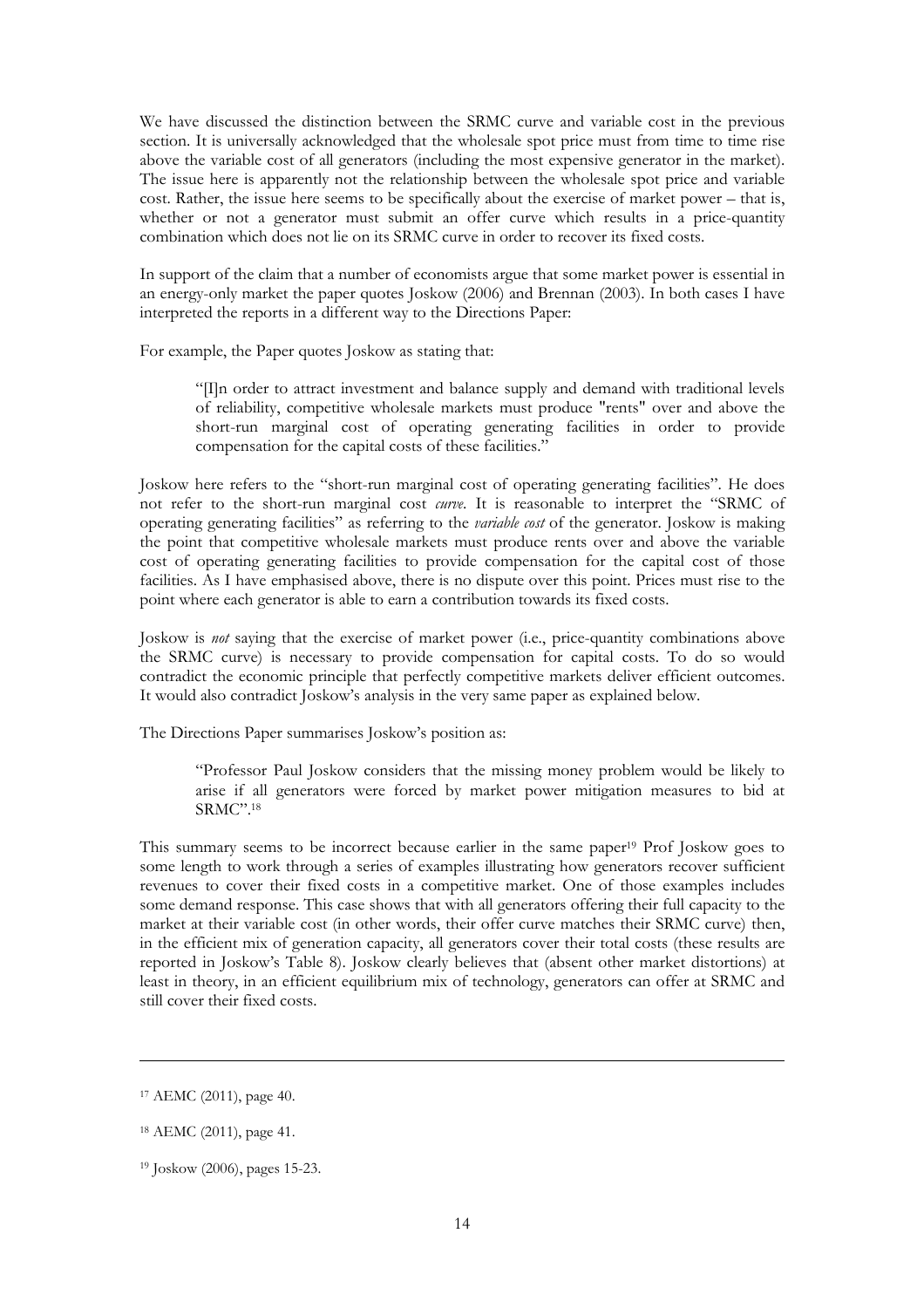The Directions Paper also quotes from Frontier in support of this argument that transient market power is required to allow generators to recover their fixed costs. This quote is on page 33 of the Discussion Paper:

"The NEM was designed as an energy-only market in which all plant would recover their variable and fixed costs through the spot market and derivatives contracts settled against spot market outcomes. For this to happen, the spot price must be able to at least occasionally rise above the SRMC of the most expensive plant in the market to enable that plant (typically a distillate or gas-fired peaking plant) to recover its fixed costs."

Again I believe that Frontier is not arguing that there must be an exercise of market power. In contrast, Frontier is merely asserting that the wholesale spot price must increase above the variable cost of the most expensive plant in the market. This point, as we have seen, is not in doubt.

Moreover, in the same submission Frontier explains at length that even if every generator submits an offer curve equal to its SRMC curve, in an efficient mix of generation technologies, each generator will be able to cover its fixed costs. In other words, no market power is required. This material in set out under the heading "Optimal Plant Mix and Cost Recovery" and is extracted in full in the box below. Far from arguing that market power is essential for cost recovery, Frontier is making the point that – at least in a theoretical ideal market – no market power is required. Generators are able to cover their fixed costs even if they submit an offer curve which reflects their SRMC curve.

## **Optimal Plant Mix and Cost Recovery – From Frontier (2011)**<sup>20</sup>

The energy-only market design is not only intended to yield consistent levels of unserved energy and installed generation capacity, it can also produce an efficient technology mix of plant. In a theoretically ideal (fully-competitive) energy-only market, for a given: MPC; mix of generation technologies (differing cost and operating characteristics); shape of load (flat, peaky), price-taking generator bidding behaviour should result in:

- the optimal technology mix and timing of generation investment as well as the optimal operation of these generators, together ensuring that long-run total costs of meeting load are minimised and
- a path of market prices that results in this optimal mix of plant, based on optimal dispatch, perfectly recovering all generators' total costs (fixed and variable) over time

The precise conditions necessary for this outcome are not borne out in practice due to a range of real-world market imperfections and failures. Nevertheless, it is illustrative to recap how in theory an energy-only market seeks to ensure the efficient mix and operation of generation plant as well as cost recovery for that efficient mix of plant.

The top panel of Figure 4 below shows the total cost, per MWh, of three generation technologies at different operating capacity factors. The y-intercept denotes fixed cost and the slope of the line denotes variable cost. Depending on the duration of operation, each technology is at some point least-cost in \$/MWh terms (i.e. it lies on the dotted red line).

These 'screening curves' can be used to determine the optimum plant mix for a given shape of

<sup>20</sup> Frontier note that a complete exposition of this result can be found in Stoft, S., Power System Economics, Designing Markets for Electricity, IEEE Press, 2002, Part 2.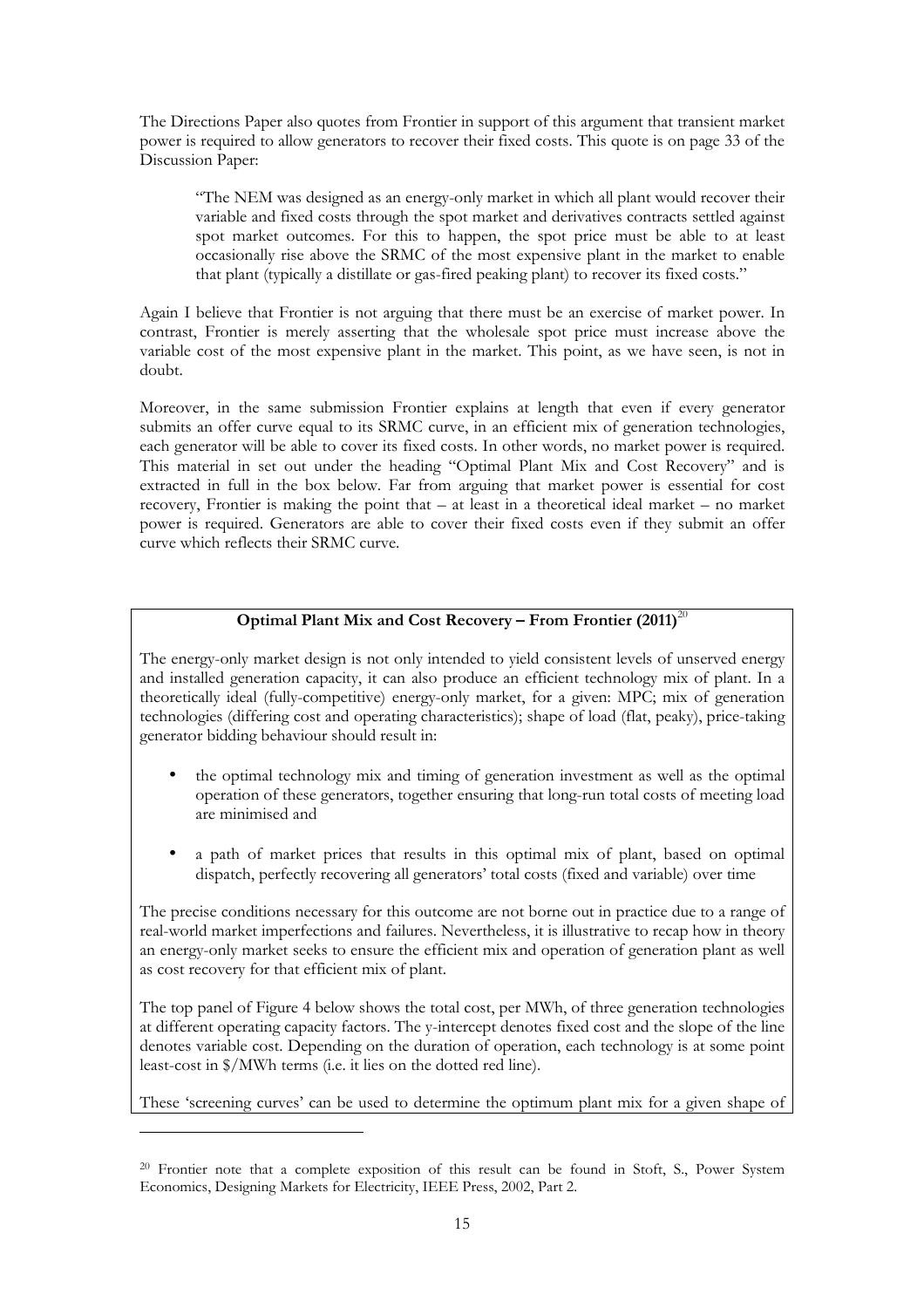load. Taking as given the optimal annual number of hours of unserved energy, it is possible to derive the optimal proportion of the year that each plant should run and the resultant optimal level of installed capacity of each plant from the middle panel of Figure 4.

Under the assumptions of a fully-competitive market, the optimal duration of unserved energy, combined with the optimal plant mix and operation given technology costs and the shape of load, can be used to derive an optimal price-duration curve as per the bottom panel of Figure 4. This resultant price-duration curve is sufficient to ensure that all technologies in the optimal mix can recover their total costs (variable and fixed) over time. Each technology recovers only its variable costs when it is setting the price (i.e. it is the marginal generator). Each technology recovers both its variable and a portion of its fixed costs when the market price rises above its variable cost. This means that:

- the most expensive generation technology recovers its fixed costs only during periods of unserved energy when the market price is equal to the MPC (ignoring instances of voluntary load shedding that lead to prices being set between that plant's SRMC and MPC)
- all other generation technologies in the optimal mix also rely on MPC prices at these times to ensure they fully recover their fixed costs. For example, a baseload unit will recover some of its fixed costs when a mid-merit plant is marginal and setting the price, but will not recover all its fixed costs unless the optimal duration of MPC prices occurs

In support of its case that economists argue that the exercise of market power is an essential requirement of energy-only markets, the Directions Paper goes on to quote from a paper by Tim Brennan. The Directions Paper summarises this paper as saying:

"Professor Timothy Brennan explains the potential damage that could arise if market power was defined as pricing above SRMC (or average variable cost, which is often used if SRMC is not available)".

I believe this summary of Brennan's paper is incorrect as Brennan clearly states in one of the opening paragraphs that he has no problem with defining market power as the relationship of price to SRMC21. His concern is with defining market power as the relationship of price to *variable cost*. In other words, his concern is not with the theory but with how the theory is applied in practice. Brenann's paper says:

"The rationale for using price-cost margins is essentially that, in a competitive market, price-taking firms will supply output up to the point where the marginal cost of production just equals the market price. A substantial difference between price and marginal cost indicates that firms are not taking price as given.

*In a nutshell, the flaw in those electricity market studies is not that the price-cost margin is theoretically inappropriate, but that it is inappropriately implemented.* The proxy for "marginal cost" used to

<sup>&</sup>lt;sup>21</sup> Of course, we could ask: What does it mean to compare the price (which is a number) to SRMC (which is a *curve*)? Economic theory usually focuses on the Lerner Index – which is the margin between the price and a point on the SRMC curve – specifically the SRMC at the output level chosen by the firm. As we have seen several times a price-taking firm will choose a price-quantity combination which lies on the SRMC curve, so for a price-taking firm the Lerner Index is zero.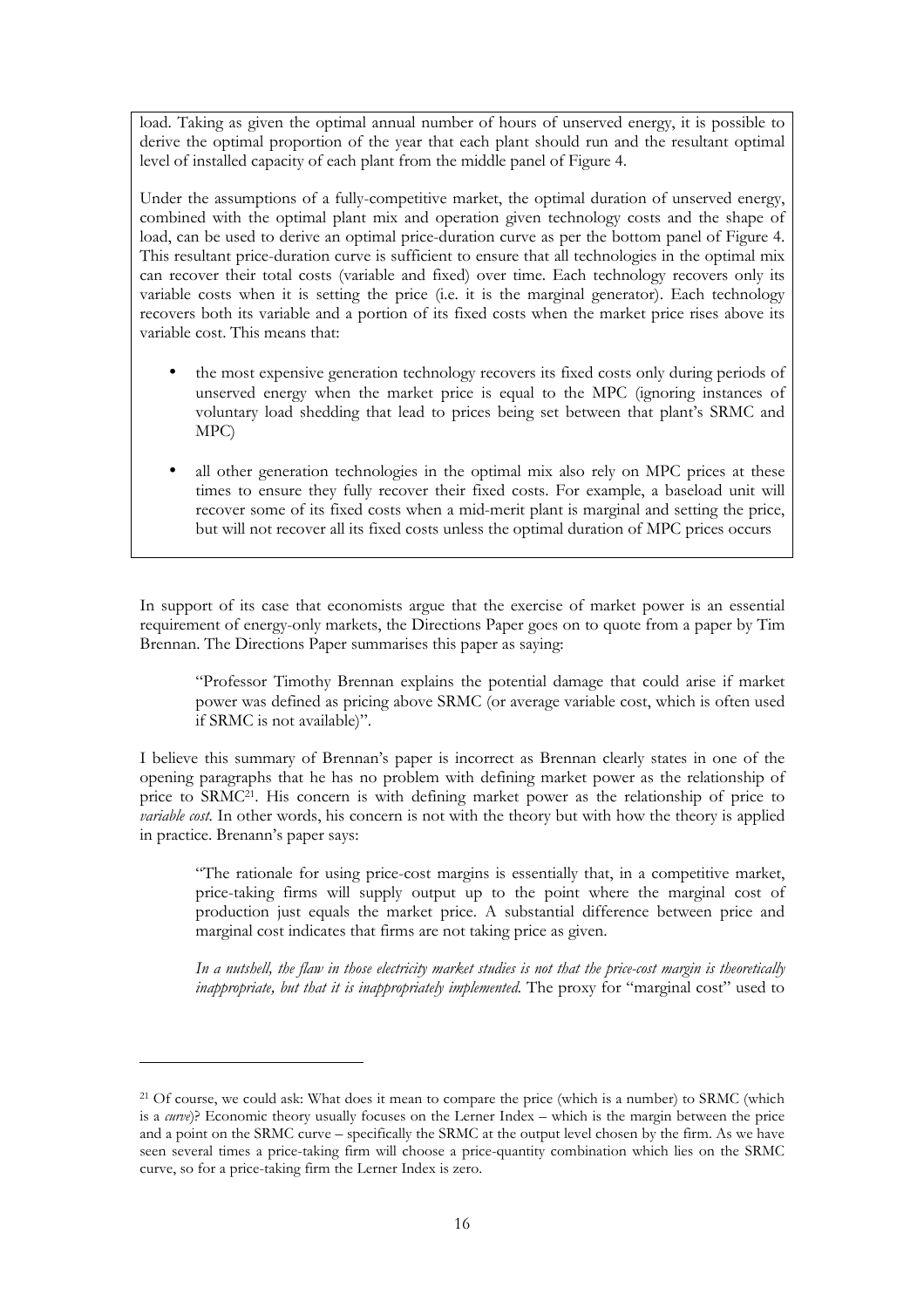estimate price-cost margins is typically the average variable or operating cost of the last or marginal generator that would be dispatched to meet energy demand."<sup>22</sup>

Brennan does not say that defining market power as pricing above the SRMC curve is "damaging" as the Directions Paper implies. Rather he explicitly endorses this approach as "theoretically appropriate". His concern is with defining market power as pricing above *variable cost*. As we have seen several times, there is no dispute that the spot price must on occasion increase above the variable cost of the most expensive generator in the market.

### *Borenstein and capacity markets*

The Directions Paper acknowledges Borenstein's position that price-taking generators do not need to exercise market power in order to recover their fixed costs. However, the Directions Paper goes on to downplay this position on the grounds that Borenstein is "expressly based on the existence of a reserve capacity market".<sup>23</sup>

I do not believe that Borenstein is referring to capacity markets (the term "capacity market" does not appear in that paper). He does refer to the presence of additional markets which he calls "reserve markets". This is set out in his first footnote:

"In a competitive electricity market with completely inelastic demand, the price of energy indeed would never exceed the marginal cost of the highest marginal cost producer, but that producer would also be receiving revenues in the reserve market in return for standing ready to produce when demand peaks. The California electricity market has this "stand-by payment" structure for spinning, nonspinning, and replacement reserves, as well as regulation energy."<sup>24</sup>

From the context it is clear that Borenstein is not referring to capacity markets, but to markets for what are sometimes known as "Operating Reserve". The Wikipedia entry for "Operating Reserve" in electricity markets distinguishes spinning reserve, non-spinning reserve, frequencyresponse or regulation reserve, and replacement reserve - exactly the markets to which Borenstein is referring. In the NEM, the same services are known as Frequency Control Ancillary Services (FCAS). Generators in the NEM can offer into the markets for FCAS services and receive payments for providing these services. Such payments provide an additional contribution to their fixed costs.

It is incorrect to dismiss the Borenstein paper on the grounds that it assumes the existence of a capacity market. The Borenstein paper does assume the existence of other additional markets – but these same markets already exist in the NEM.

#### *Conclusion on the need to exercise market power*

In conclusion, there are a variety of reasons why, in practice, a wholesale electricity market may fail to deliver economically efficient operating and investment signals. However, the claim that specific economists believe that the exercise of market power is an essential feature of a wholesale energy-only market and that without the exercise of market power, generators will be unable to recover their fixed costs, does not seem to stand up to scrutiny.

I therefore consider that the central claim made by Borenstein and Bushnell (2000) still applies:

 $22$  Brennan (2003), page 60 – emphasis added.

<sup>23</sup> AEMC (2011), page 40.

<sup>24</sup> Borenstein (2000), page 57.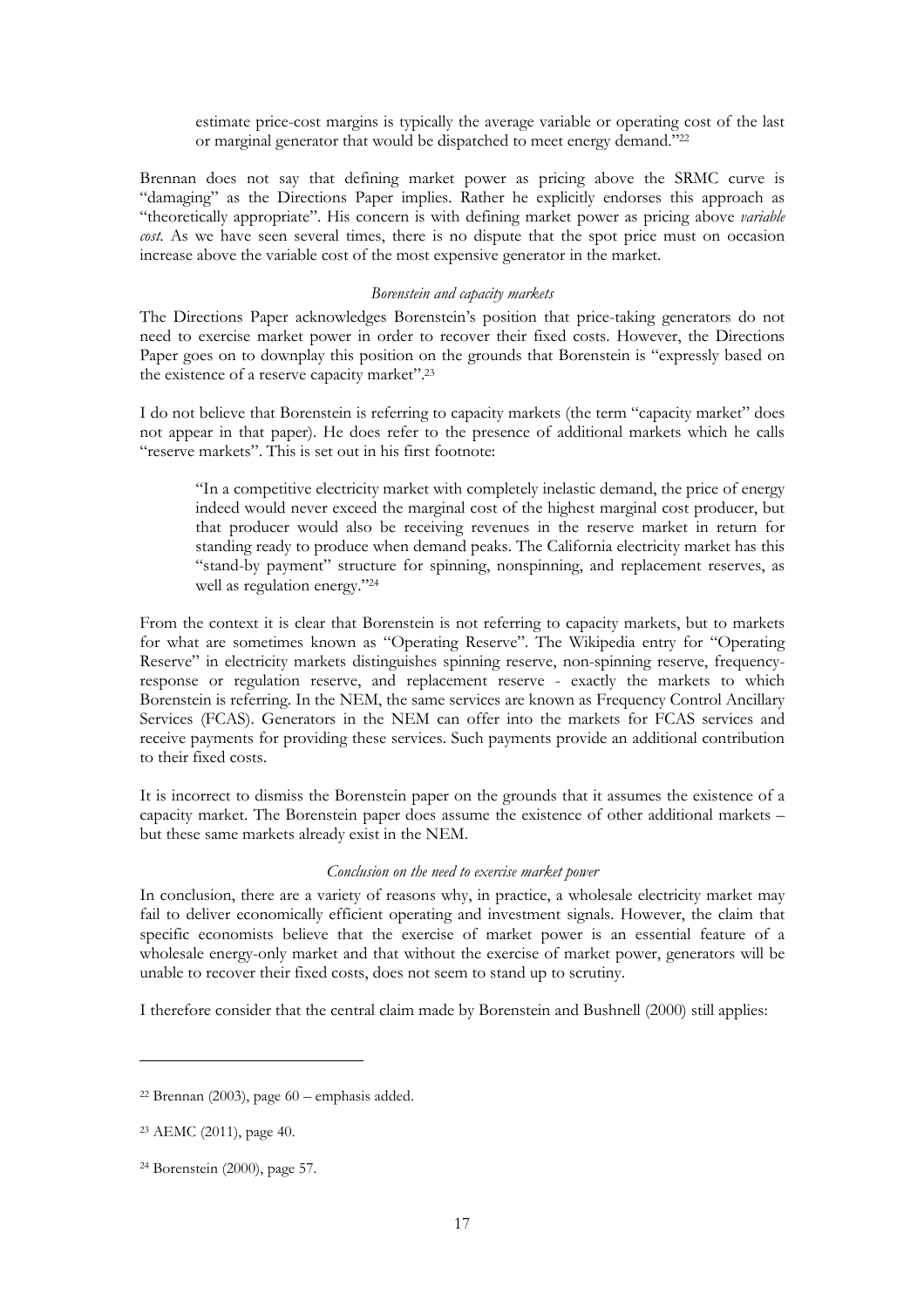"There is simply no support in theory or practice for the claim that firms – even firms in capital-intensive industries – must exercise market power in order to cover their costs. … Finally economic theory does not support an argument that price must exceed the competitive level for firms to break even. In fact, under reasonable conditions, the absence of market power leads to normal returns on investment with exactly the socially optimal quantity of electricity generation capacity".<sup>25</sup>

## **4. The impact of the MPC**

In several places the Directions Paper appears to suggest that the exercise of market power in the NEM is essential to allow generators to recover their fixed costs due to the impact of the market price cap (MPC). For example, on page 40 the Directions Paper quotes from Hogan who notes that where market price increases are limited by administrative actions such as price caps, the "rents" available to generators are reduced, potentially reducing the incentives to maintain or build new generation facilities.<sup>26</sup> Again, on page 38:

"The Commission considers that a Rule that sought to prevent the exercise of market power as Biggar defines it would either require other market design changes to allow generators an opportunity to recover their efficient fixed costs (such as a higher MPC or a capacity mechanism) or would result in the early retirement of some generation capacity and more periods of supply shortages".

In effect, the Discussion Paper is asserting: given the current level of the MPC, some exercise of market power in the NEM is essential to allow generators to recover their fixed costs. The implication is that, as long as the MPC is at its current level, we should not introduce policy measures which restrict the ability of generators to exercise a degree of market power.

However, if the level of the MPC is a concern why not simply increase the MPC?

The problem here is that, in the absence of mechanisms to control market power, one of the arguments against raising the MPC is that it might allow generators to exercise higher levels of market power. This threat of enhanced market power was raised as an argument against raising the MPC at the last review.

One of the reasons for having market price caps in the first place is to mitigate the worst excesses of market power.27 In a report commissioned for the AEMC, Frontier explicitly acknowledge that increasing the MPC may increase the incentive to exercise market power:

"A high MPC can create incentives for generators to exercise transient market power in the NEM. … If it occurs frequently, transient market power can raise wholesale prices and compromise economic efficiency in both the short and long run. *Increasing the MPC is* 

<sup>25</sup> Borenstein and Bushnell (2000), page 10.

<sup>26</sup> The Hogan quote does not explicitly draw the conclusion that therefore some exercise of market power is an essential feature of an energy-only market. However, this quote is placed in the context of a discussion which is arguing why the exercise of market power is necessary to overcome the "missing money" problem – of which market price caps are one source of "missing money".

<sup>27</sup> Joskow (2006) notes that: "Especially during high demand periods as capacity constraints are approached, this creates significant opportunities for suppliers to exercise unilateral market power. In the U.S., FERC has adopted a variety of general and locational price mitigation measures to respond to potential market power problems in spot markets for energy and operating reserves. These mitigation measures include general bid caps (e.g. \$1000/MWh) applicable to all wholesale energy and operating reserve prices, location specific bid caps (e.g. marginal cost plus 10%), and other bid mitigation and supply obligation (e.g. must offer obligations) measures."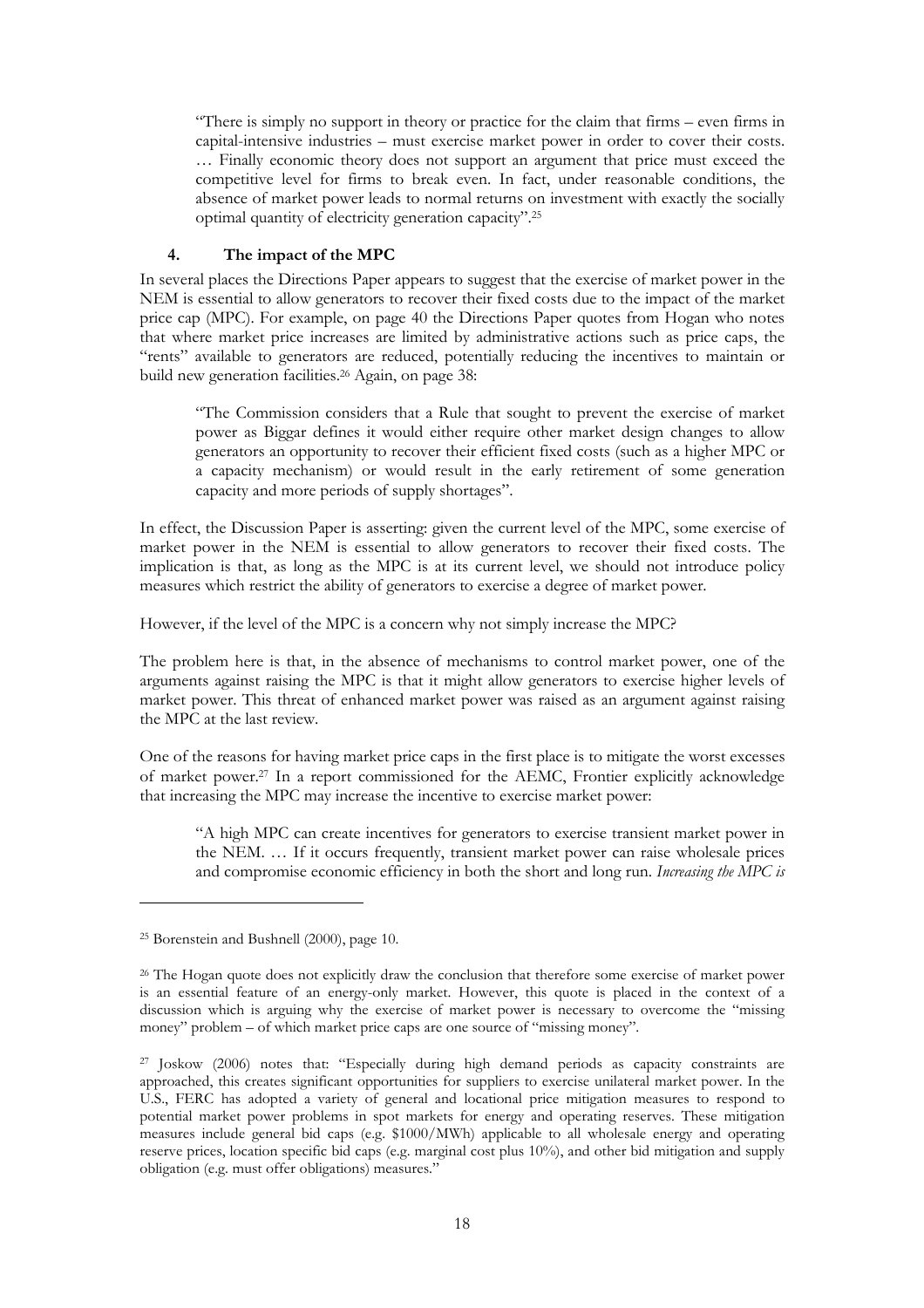*likely to increase existing incentives to exercise transient market power because it increases the 'payoff' to any given generator from engaging in economic withholding strategies.* Various regulatory and market design options are available to mitigate generators' incentives to exercise transient market power. The regulatory options include measures to restrain generators' offers directly and downward adjustments to the MPC and/or CPT".<sup>28</sup>

There is a risk here that defining policy issues narrowly may result in sub-optimal outcomes. It may be that if we take the level of MPC as given, that some form of market power is necessary to allow some generators to cover their fixed costs, and that mechanisms to mitigate market power are not needed. On the other hand, it may be that if there are no mechanisms are in place to control market power, it may be seen as undesirable to raise the level of MPC.

One potential solution, of course, is to consider these two issues together. If it is, in fact, the case that the level of MPC is a material constraint on the ability of generators acting competitive to recover their fixed costs, then consideration should be given to increasing the MPC *at the same time* as mechanisms are put in place to mitigate any market power.

This point is clearly made by the NEM Generators Group:

"In order to avoid deterring efficient generator entry and to ensure the NEM reliability standard continues to be met following the Rule change, the MPC may need to be revised higher. Raising the MPC has implications for the level and volatility of wholesale spot prices, and consequently, for wholesale contract prices and retail competition."<sup>29</sup>

In short, it seems to me that the argument that "we cannot implement market power mitigation mechanisms because we have set the MPC too low to allow generators to recover their fixed costs", is not a strong argument. If the MPC is distorting market price outcomes it should be raised or removed (some other wholesale electricity markets do not have market price caps at all). Although Frontier has concerns about the Rule change proposal, it makes clear that combining the proposed Rule with an increase in the MPC could improve overall outcomes:

"Assuming the Rule change is accompanied by an increase in the MPC, dynamic efficiency could be improved compared to the status quo. This is because, again assuming that generators will not substitute MPC-bidding strategies with strategies of not offering all available capacity to the market, the level and pattern of market prices will be more consistent with those expected in a fully-competitive market than at present. This would result in a more efficient pattern of generation investment going forward".<sup>30</sup>

## **5. Price spikes versus economic withholding**

The Directions Paper seems to associate or identify price spikes with the exercise of market power. Similarly, the Directions Paper seems to go to some length to distance transient price spikes from the exercise of market power. For example, the association between price spikes and market power can be seen in the following quote:

<sup>28</sup> Frontier (2010), page 3, emphasis added.

<sup>29</sup> NEM Generators Group submission 29 June 2011.

<sup>30</sup> Frontier (2011), page 37.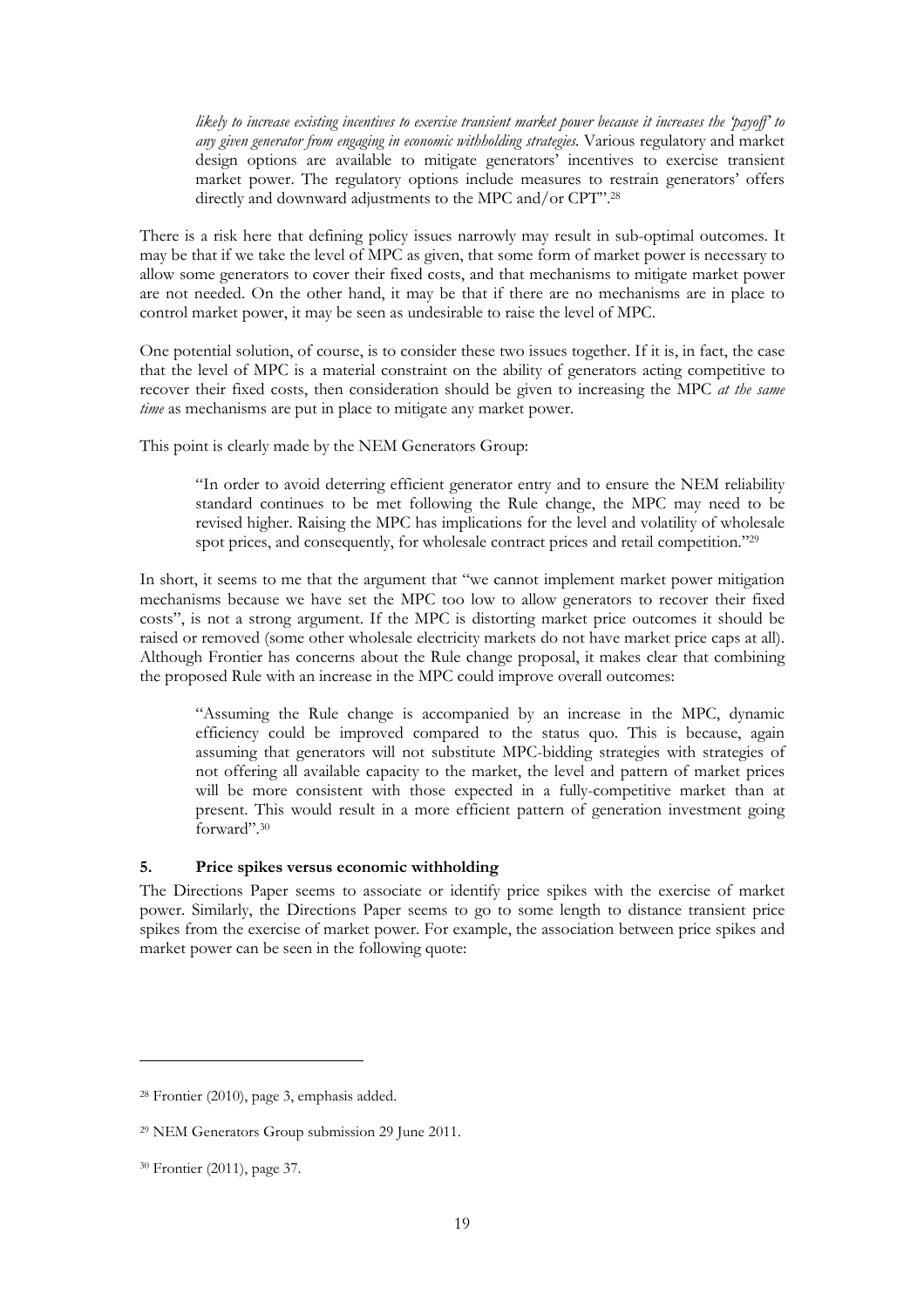"Price spikes may constitute evidence of substantial market power if they occur to such an extent and with sufficient frequency that they cause annual average wholesale spot or contract prices to exceed LRMC."<sup>31</sup>

It is valuable to be clear that there is no necessary connection between price spikes and the presence of market power. Prices can spike with no generators exercising market power. On the other hand generators can exercise substantial market power without prices ever reaching exceptional levels.

In an energy-only market occasional high prices are necessary if all generators are to cover their fixed costs. If there is a shortage of generation capacity these price spikes might cause annual average wholesale spot prices to exceed some benchmark level. Yet such price spikes would have no connection to market power unless at the time of high prices, some generator was producing less than it was physically able to produce. High prices do not imply the exercise of market power.

Neither does the absence of high prices imply the absence of market power. A generator may withdraw enough capacity to increase the price from, say, \$50/MWh to \$100/MWh. If it does so frequently enough, there may be a very substantial impact on the annual average wholesale price, even without prices ever reaching exceptional levels. Low average prices do not imply the absence of market power.

## **Conclusion**

The AEMC Directions Paper represents a good deal of valuable work on the part of the AEMC. However, it appears that there remain certain areas for further work, particularly in the use of concepts such as LRMC and SRMC. In my view it would be helpful to clarify these issues before progressing to the next stage of the analysis.

<sup>31</sup> AEMC (2011), page iii.